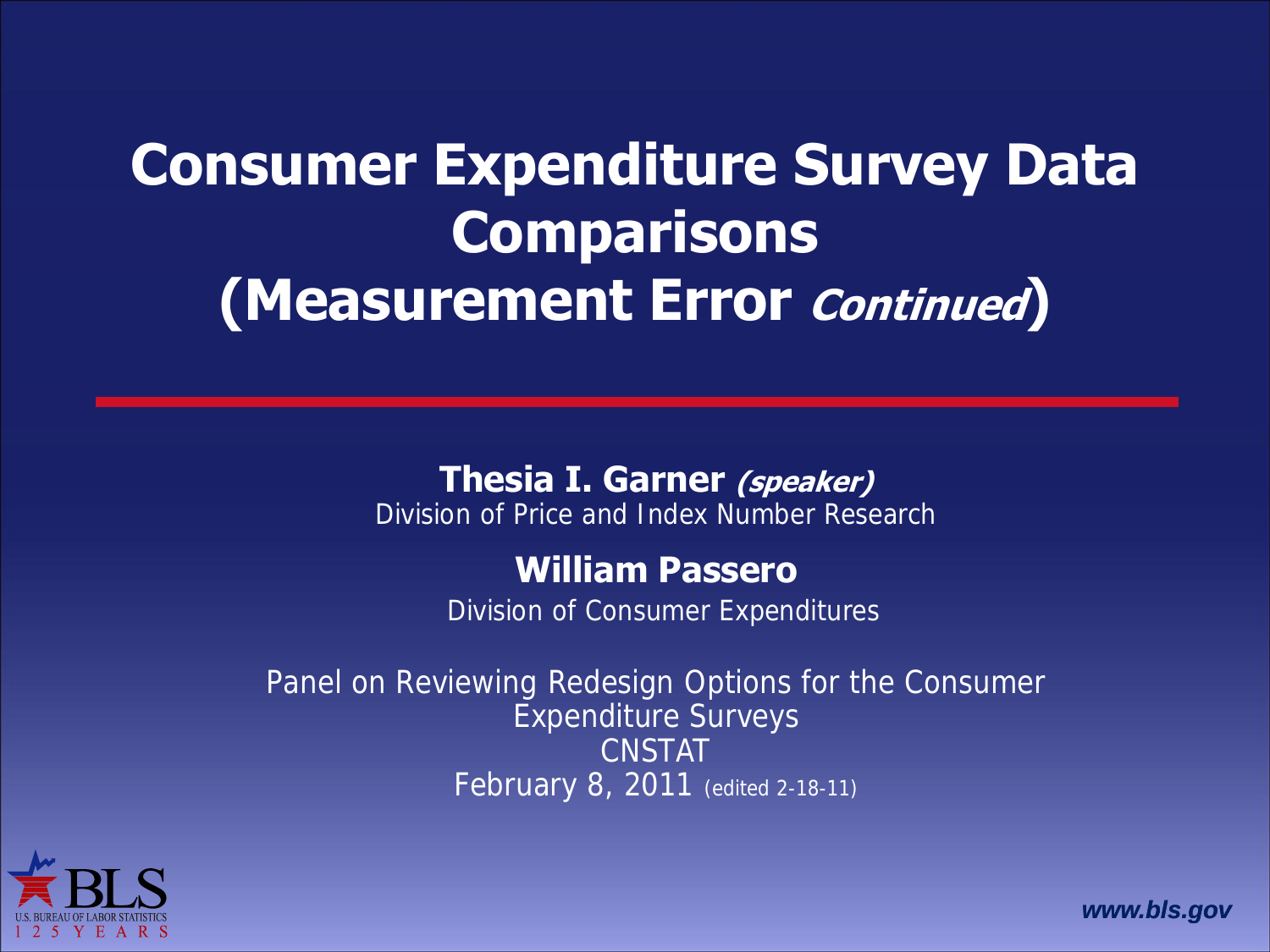### **Outline for Data Comparisons**

■ Why these are needed ■ Comparison issues **Comparisons to other data** 

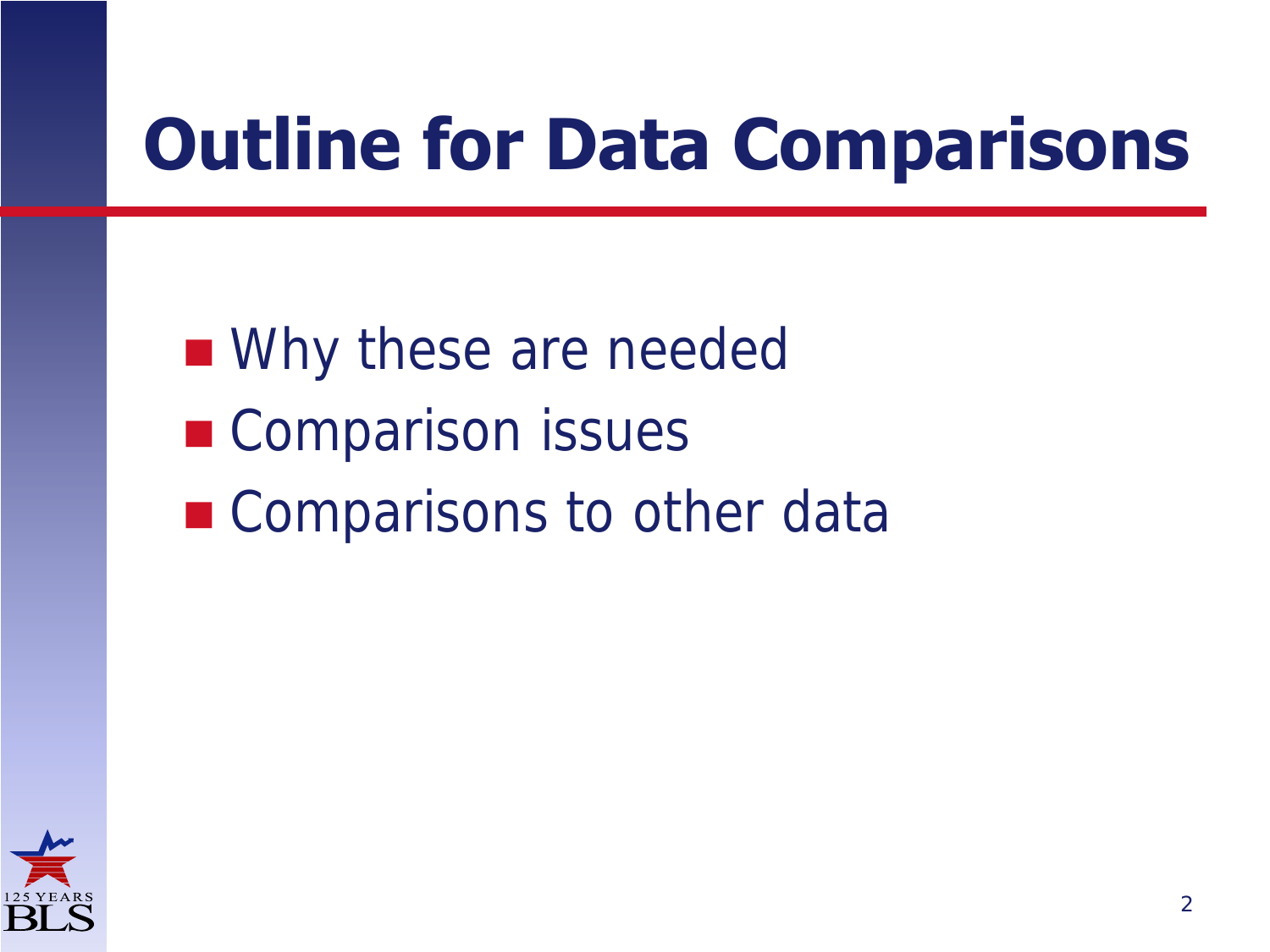### **Why Data Comparisons Are Needed**

#### Such comparisons provide:

- A sense of degree and direction of possible survey errors, rather than an exact measure of bias
- Specific estimates from other sources are not necessarily the "truth"
- Data comparisons are employed to:
	- ▶ Assess the cumulative effects of non-sampling errors on quality of CE data
	- ▶ Develop methodological studies to improve quality

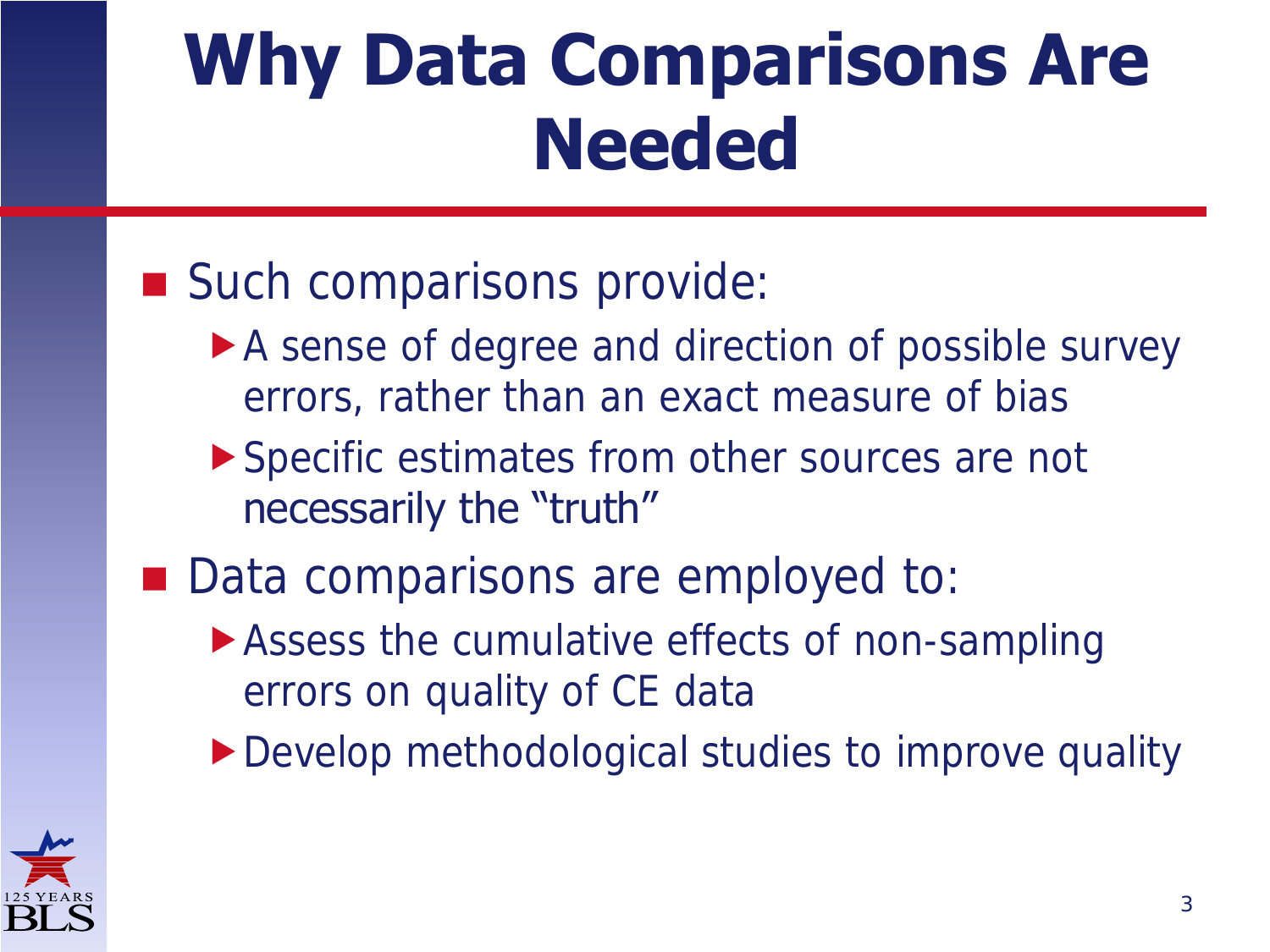## **Comparisons: Issues**

■ Account for differences in content or concept ▶ Can be reconciled Cannot be reconciled ■ Source of data Household survey  $\blacktriangleright$  Census Administrative **Trade association publications** 

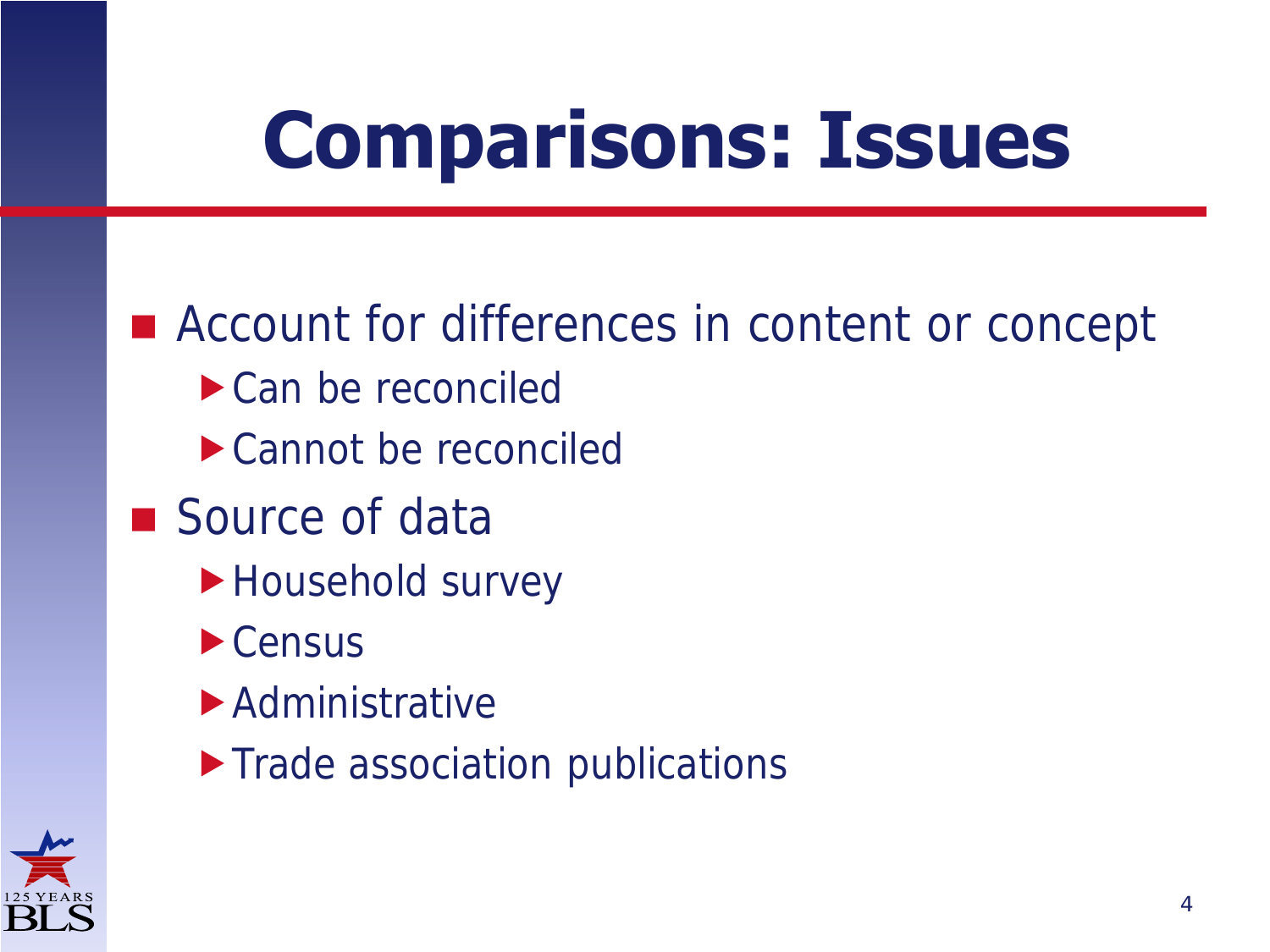### **Comparisons: Other Data Sources**

- Panel Study of Income Dynamics (PSID)
- Health and Retirement Survey Consumption and Activities Mail Survey (HRS-CAMS)
- **American Life Panel (ALP)**
- Medical Expenditure Panel Survey (MEPS)
- National Health Expenditure Accounts (NHEA)
- Residential Energy Consumption Survey (RECS)
- Survey of Consumer Finances (SCF)
- Current Population Survey (CPS)
- **ACNielsen Homescan Survey**
- Personal Consumption Expenditures (PCE)

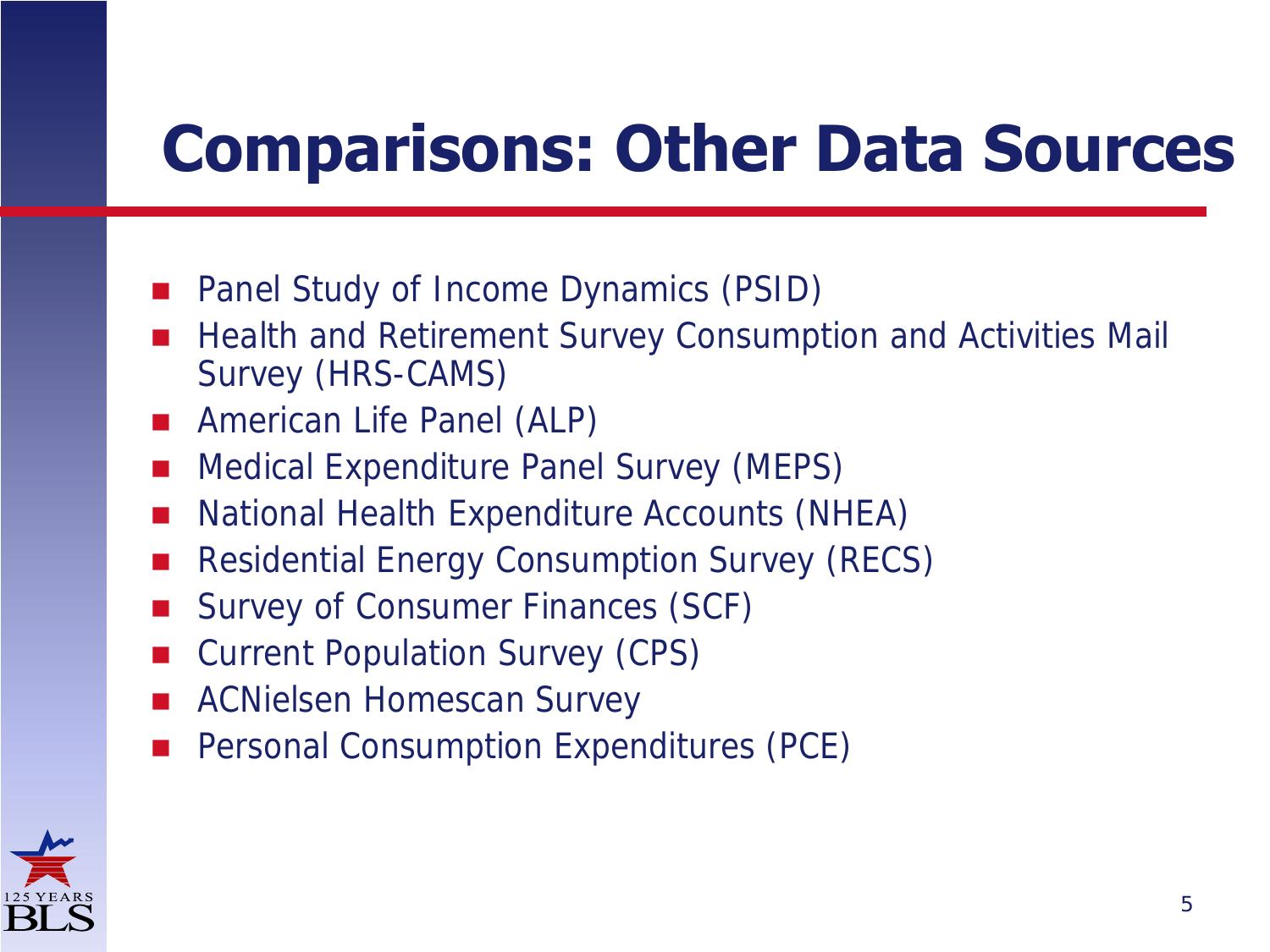### **Survey Covering All Expenditure Categories: PSID**

#### **Panel Study of Income Dynamics (PSID)**

- 1999, 2001, 2003
- Sample: all households and their members in panel
- ▶ Collection of data by phone
- Recent study: Li et al. (2010)
	- For comparable categories in 2003, PSID total spending 1% higher than CE total spending
	- CE spending higher than PSID
		- Housing (3%), Transportation (6%)
	- PSID spending higher than CE
		- Education (13%), Child care (26%), Health care (14%), Food (10%)

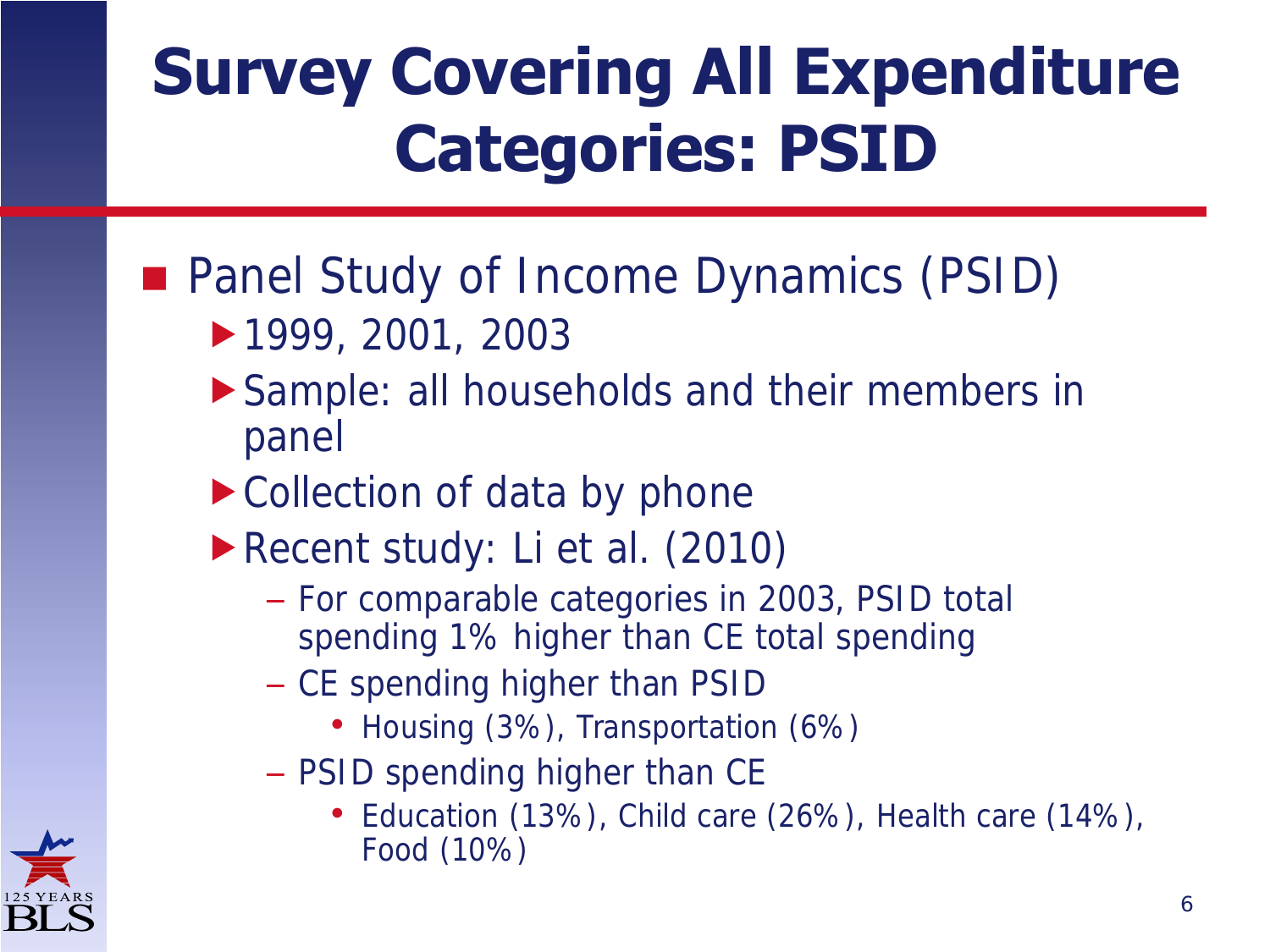### **Comparable Expenditures: HRS-CAMS**

- Health and Retirement Survey Consumption and Activities Mail Survey (HRS-CAMS)
	- Waves: 2001, 2003, 2005, 2007
	- ▶ Sample: respondents aged 51 and older and members of their household
	- ▶ Collection of data by mail
	- ▶ Comparable by subtracting CE personal insurance and pensions
	- Hurd and Rohwedder (2011) comparables

|      | CE/CAMS (ages 55+) |
|------|--------------------|
| 2001 | 0.867              |
| 2003 | 0.866              |
| 2005 | 0.960              |
| 2007 | 0.997              |



Authors note that earlier CAMS results likely to be too high. See Hurd and Rohwedder 2009 7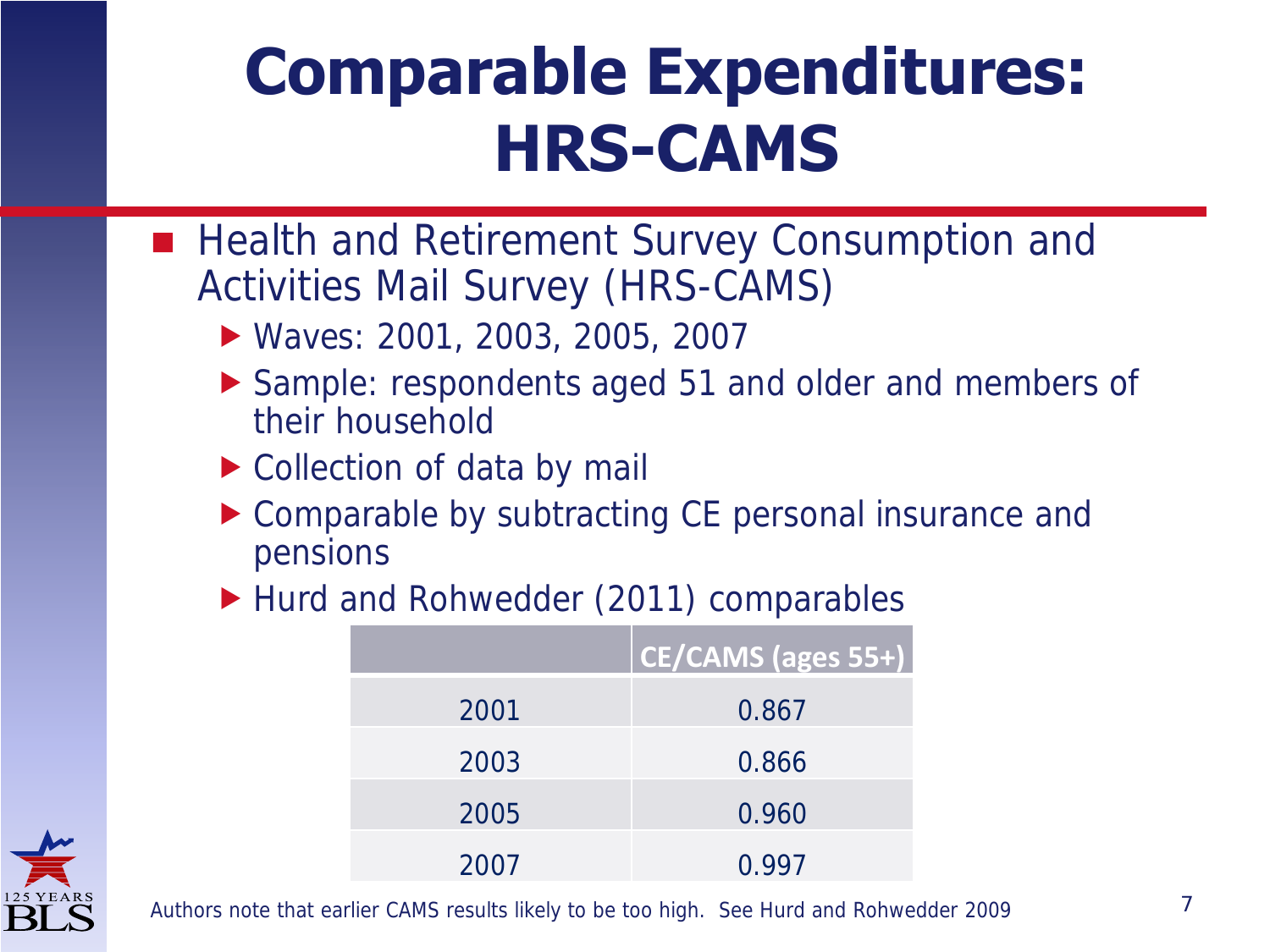### **Comparable Expenditures: American Life Panel**

#### ■ ALP financial crisis surveys

- May 2009
- Sample: all U.S. households
- Global expenditures and balance edits
- ▶ Comparable by subtracting CE personal insurance and pensions
- ▶ Hurd and Rohwedder (2011)
- ALP Spending totals (April 2009-March 2010) to those from CE (2009)
	- ▶ CE aggregate total expenditures 4.5 percentage points higher than ALP

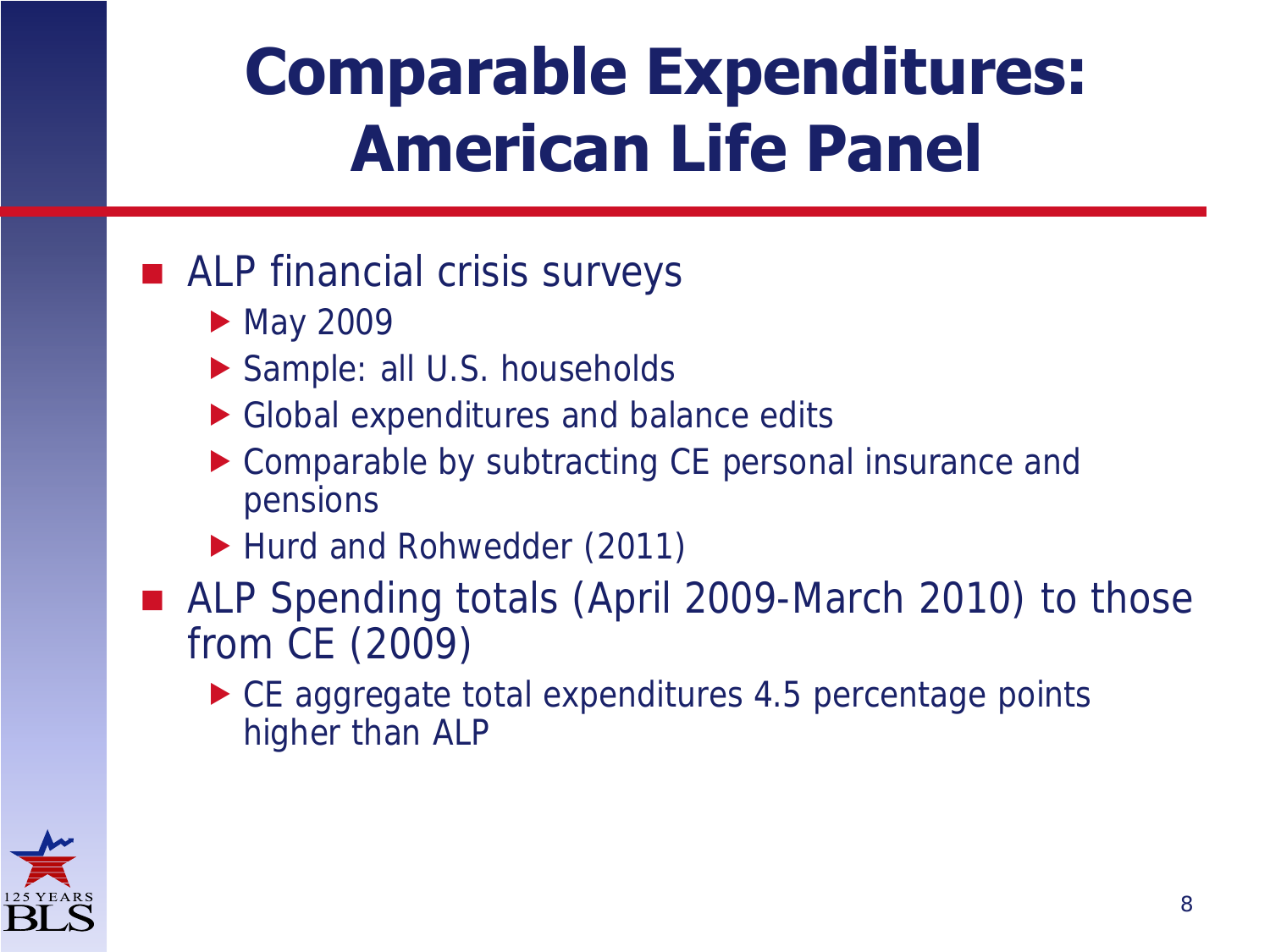## **Comparisons: Health Care**

- Medical Expenditure Panel Survey (MEPS)
	- $1996 2006$
	- Sample: same as CE
	- **Results** 
		- Ratio of CE to MEPS total health care spending ranges from 0.68 (2003) to 0.93 (1996) with most recent 0.71 (2006)
- National Health Expenditure Accounts (NHEA)
	- $1996 2006$
	- Sample: all persons who are residents in U.S. including military
	- **Results** 
		- Ratios of CE to NHEA total health care spending range from 0.72 (2003) to 0.86 (1996) with more recent 0.74 (2006)
- Foster, MLR 2010

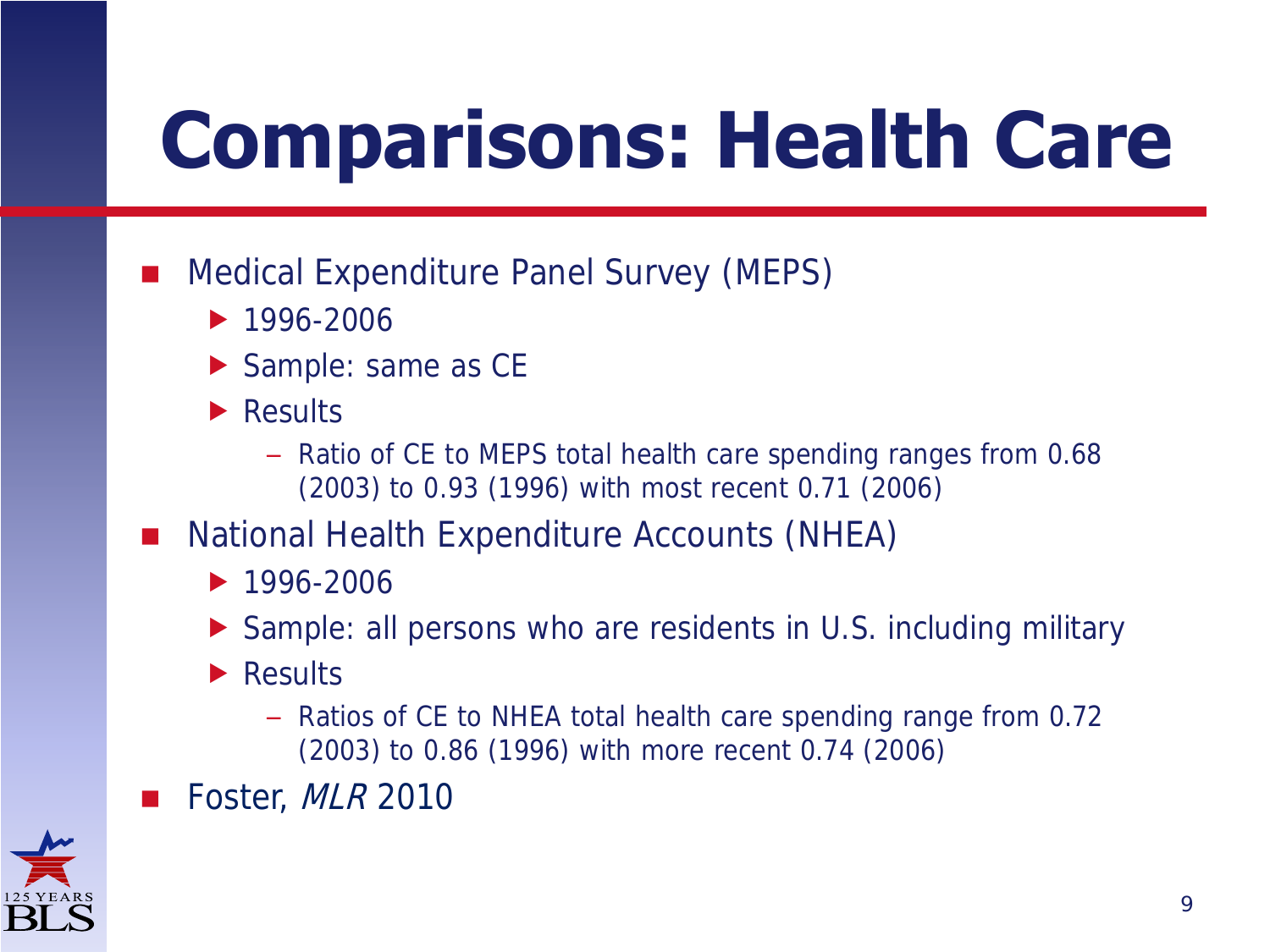## **Comparison: Energy**

- Residential Energy Consumption Survey (RECS)
	- ▶ 2001 and 2005
	- ▶ Sample: similar population to that for the CE but RECS in addition samples households on military bases but not barracks
- Household energy spending (Crain 2010)
- Results

| <b>CE/RECS</b>   | 2001  | 2005 |
|------------------|-------|------|
| Total            | 1.09  | 1.07 |
| Electricity      | 1.14  | 1.11 |
| Natural gas      | 1.01  | 1.12 |
| Fuel oil and LPG | () 99 | 0.71 |

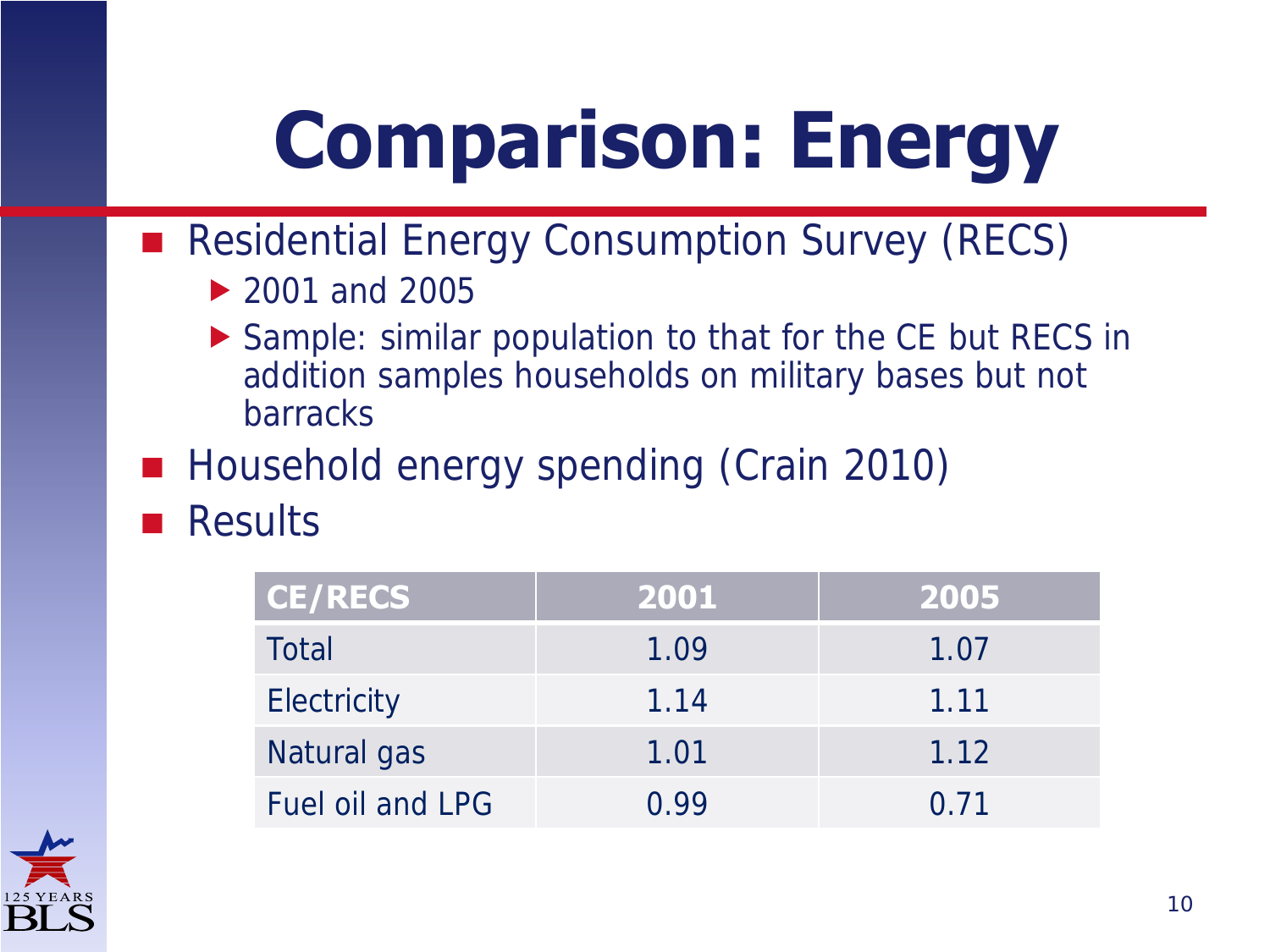## **Comparison: Income**

- Current Population Survey
	- ▶ 2002 through 2009
	- Sample: similar to CE
	- Passero (2011)
- CPS defined before-tax money income
	- ▶ CE: income mapped to 2009 (as for publication)

**Results** 

| <b>CE/CPS</b>             | 2003 (pre-<br>imputation) | <b>2004 (first</b><br>year<br>imputation | 2009 |
|---------------------------|---------------------------|------------------------------------------|------|
| Wages and<br>salaries     | 0.78                      | 0.94                                     | 0.99 |
| Social Security           | 0.79                      | 0.93                                     | 0.90 |
| Pensions and<br>annuities | 0.82                      | 0.96                                     | 0.86 |
| Non-farm                  | 0.59                      | 1.05                                     | 0.89 |
| Total                     | 0.75                      | 0.91                                     | 0.94 |

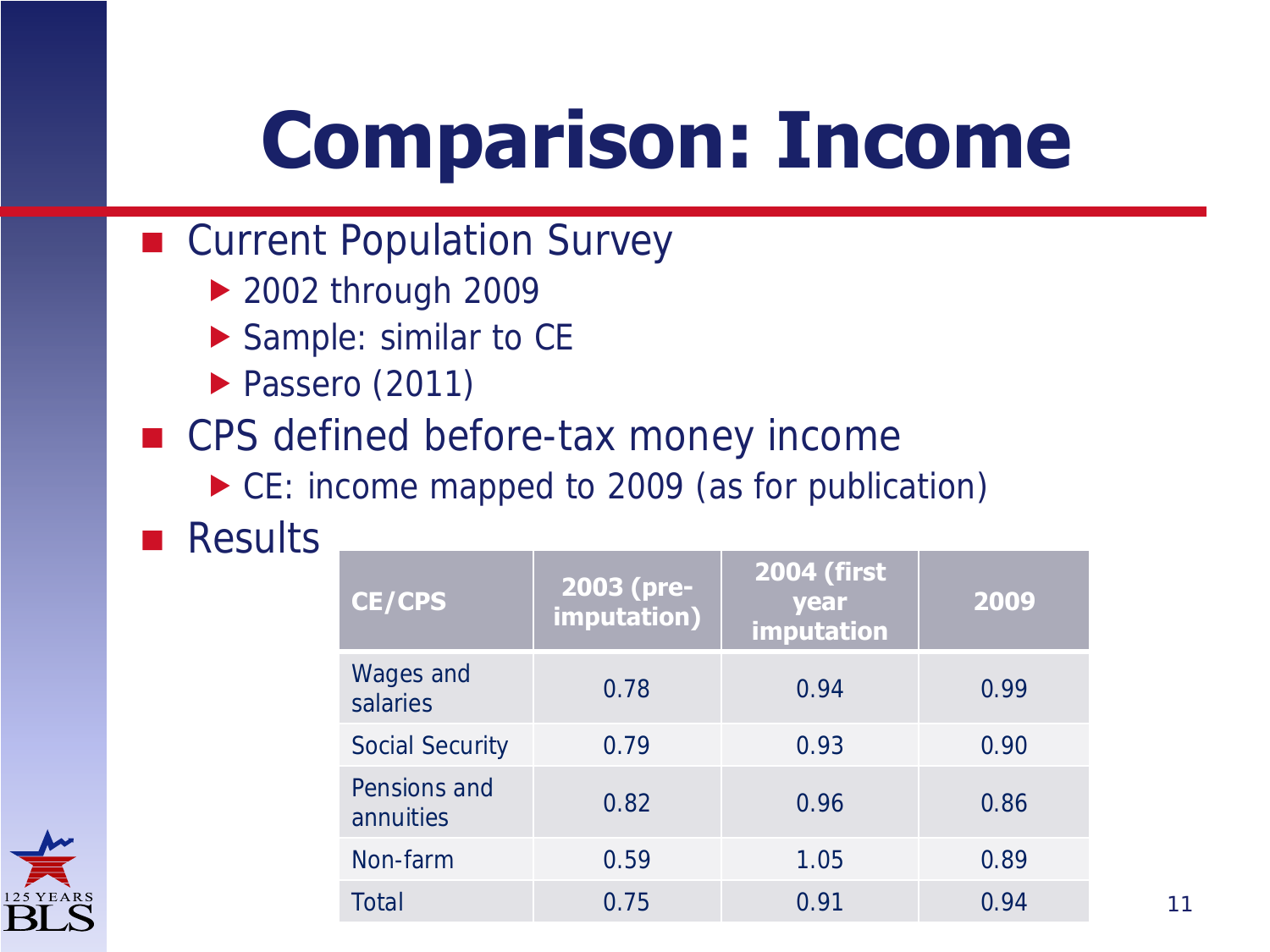## **Comparison: Liabilities**

#### ■ Survey of Consumer Finances

- 1992, 1995, 1998, 2002, 2004, 2007
- ▶ Sample: same as CE but with oversampling of high income households
- Johnson and Li (2009)
- Results for selected liabilities for year 2007

| <b>CE/SCF</b>    | <b>Debt Payment</b> | <b>Debt Balance</b> |
|------------------|---------------------|---------------------|
| Primary mortgage | 0.87                | 0.78                |
| Other mortgage   | 0.77                | 1.14                |
| Vehicle          | 1.00                | 0.86                |
| Credit card      | 0.72                | 0.73                |
| Total            | 0.86                | 0.80<br>12          |

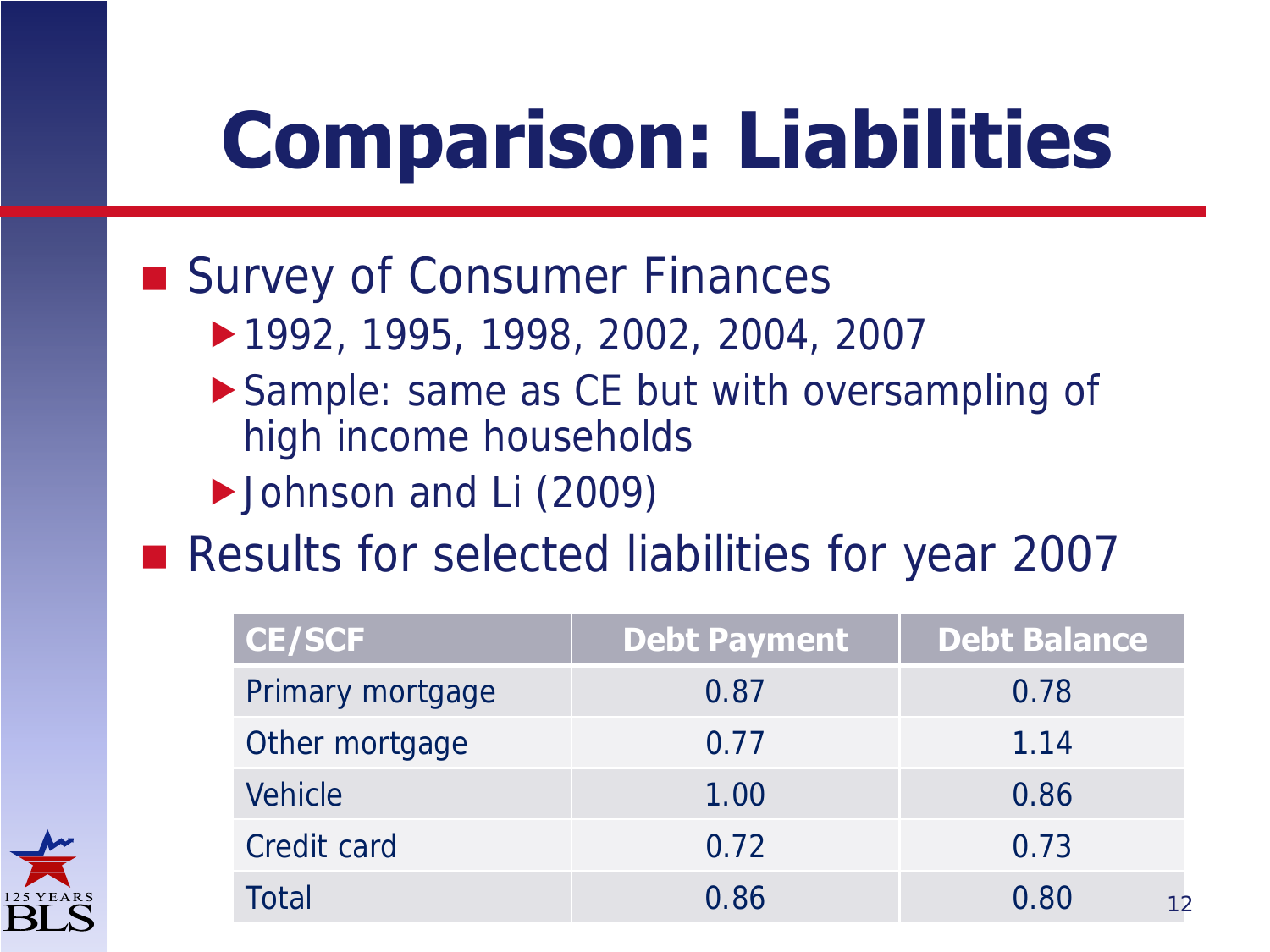# **CE and PCE Comparisons**

- Definitions of populations and expenditures
- Data sources and periodicity
- **The Trends over time in levels and ratios**
- Example for total expenditures with adjustments for select differences
- ▶ Garner, Janini, Passero, Paszkiewicz, and Vendemia, *Monthly* Labor Review, September 2006
- Garner, Passero, and McClelland, NBER Summer Workshop, July 2009

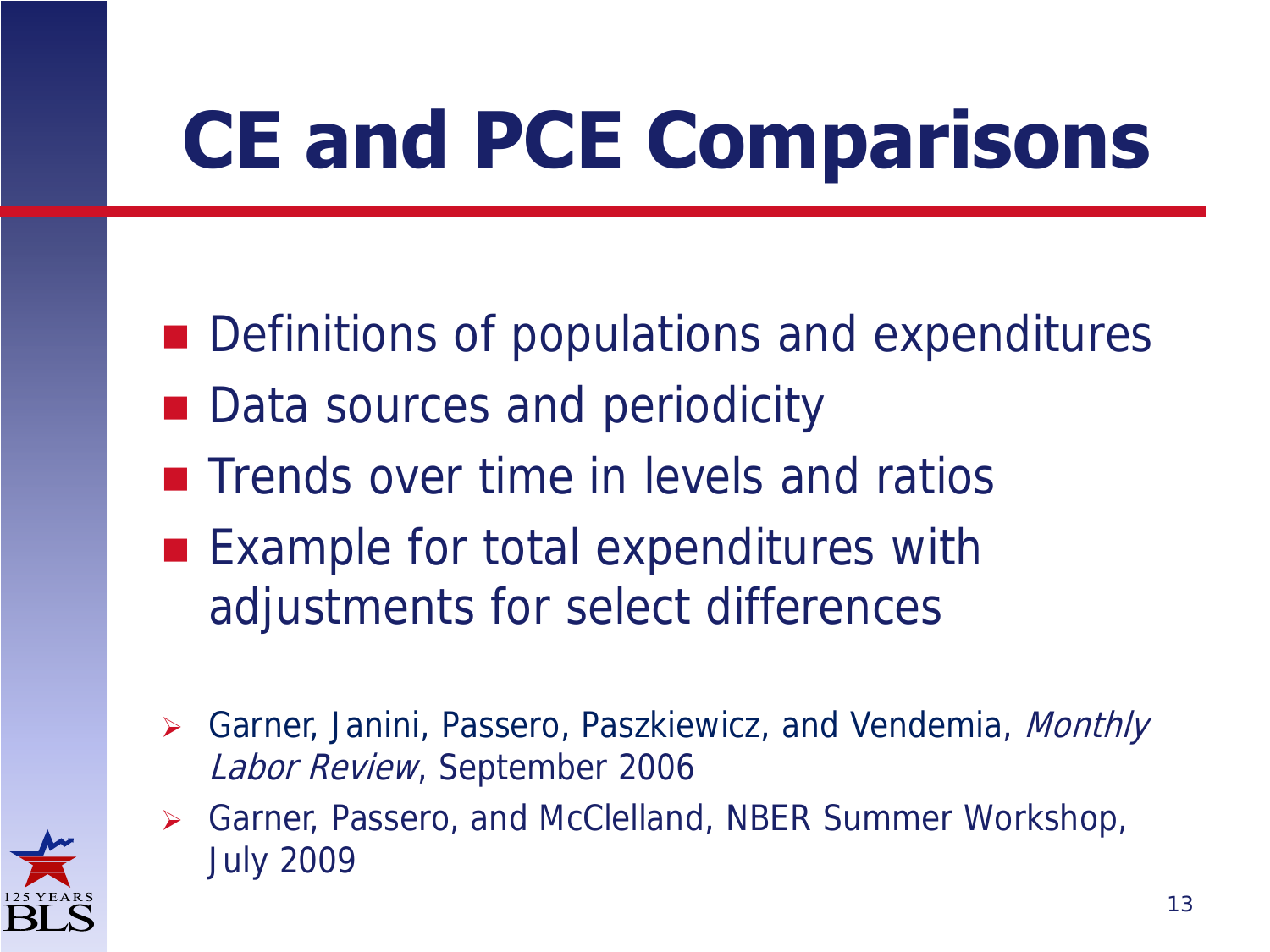### **Examples of Other CE to PCE Comparison**

- Houthakker and Taylor (1970)
- Slesnick (1992, 1998)
- Studies conducted by researchers at BEA (2003)
- Attanasio, Battistin, and Leicester (2006)
- **Meyer and Sullivan (2009)**

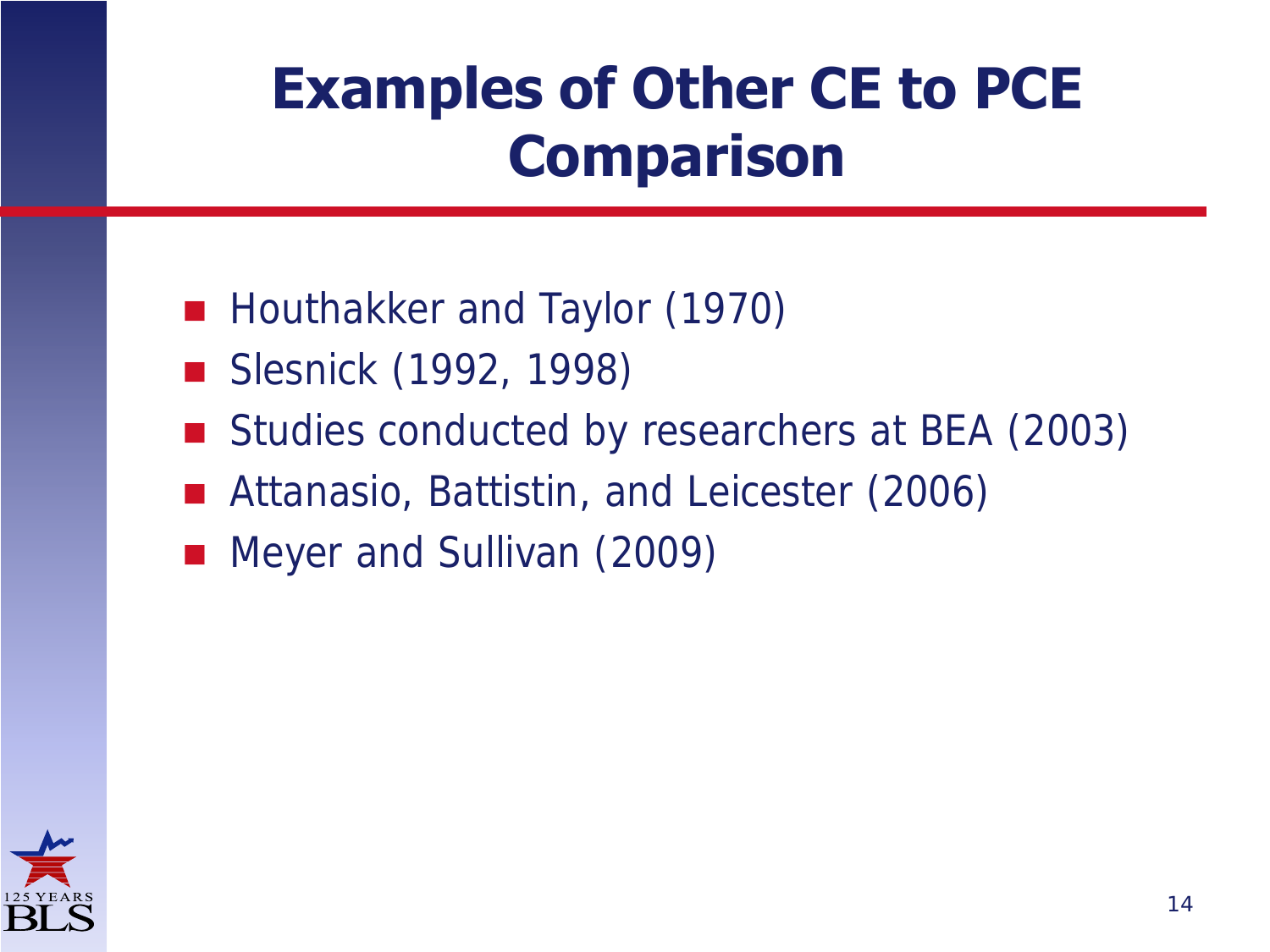## **BLS CE to PCE Comparisons**

- **First conducted in 1987 by Gieseman**
- **Use of internal data**
- Use integrated CE data as neither Diary nor Interview reflects the entire universe of expenditures
	- Some data are only collected in one instrument
	- ▶ Some data are collected in both; determine best source for use in publications
- Aggregate expenditures
- **Estimates use CU population weights**

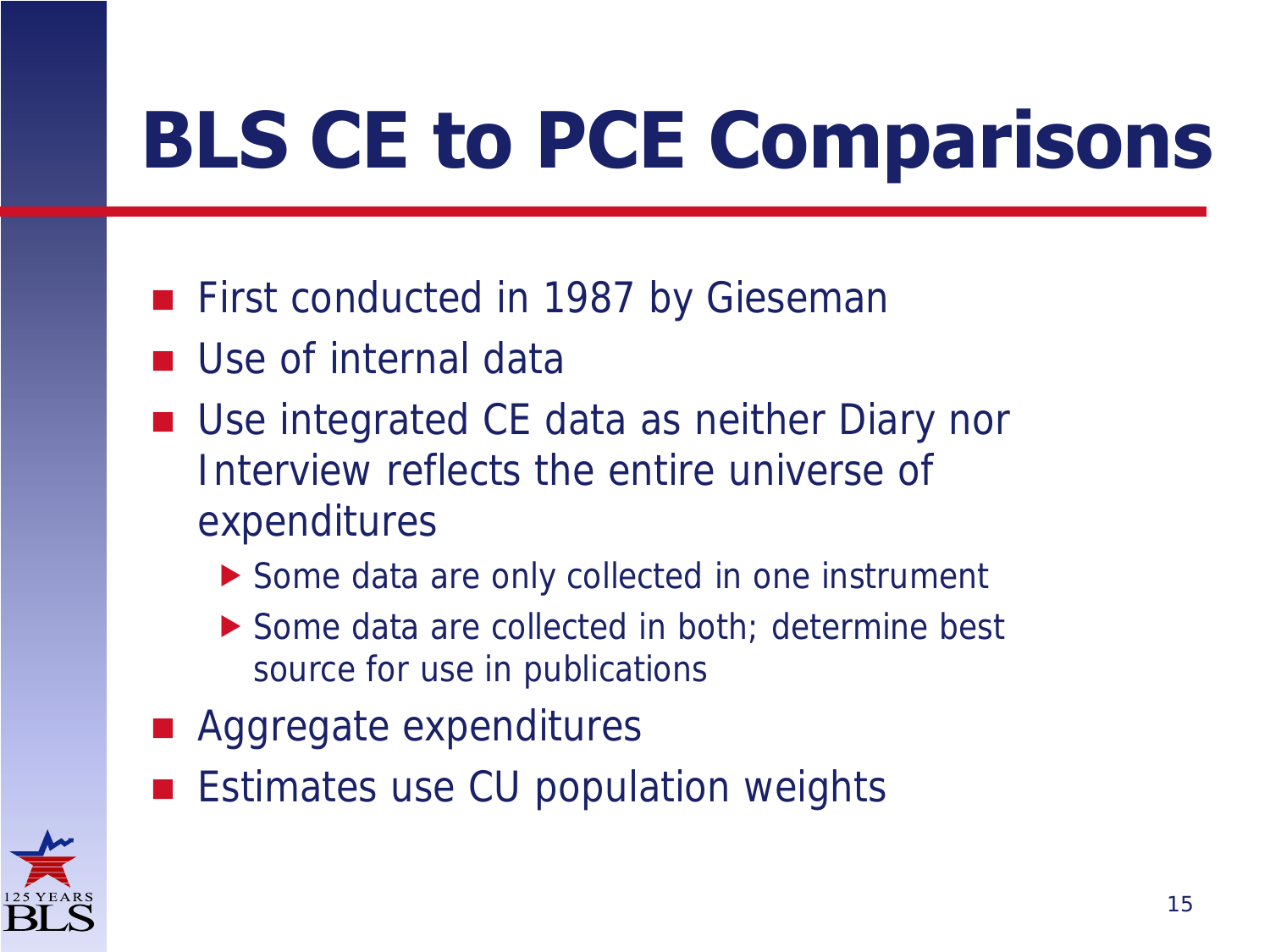## **Source of Data: Apparel and Services**

#### ■ CE Diary and Interview

- ▶ 2009
- All UCCs for Apparel and Services (not publication selection)
	- Diary
	- Interview
- **Internal CE Division**
- **Results**

| <b>Interview/Diary</b>         | 2009 |
|--------------------------------|------|
| Apparel and<br><b>Services</b> | 0.67 |

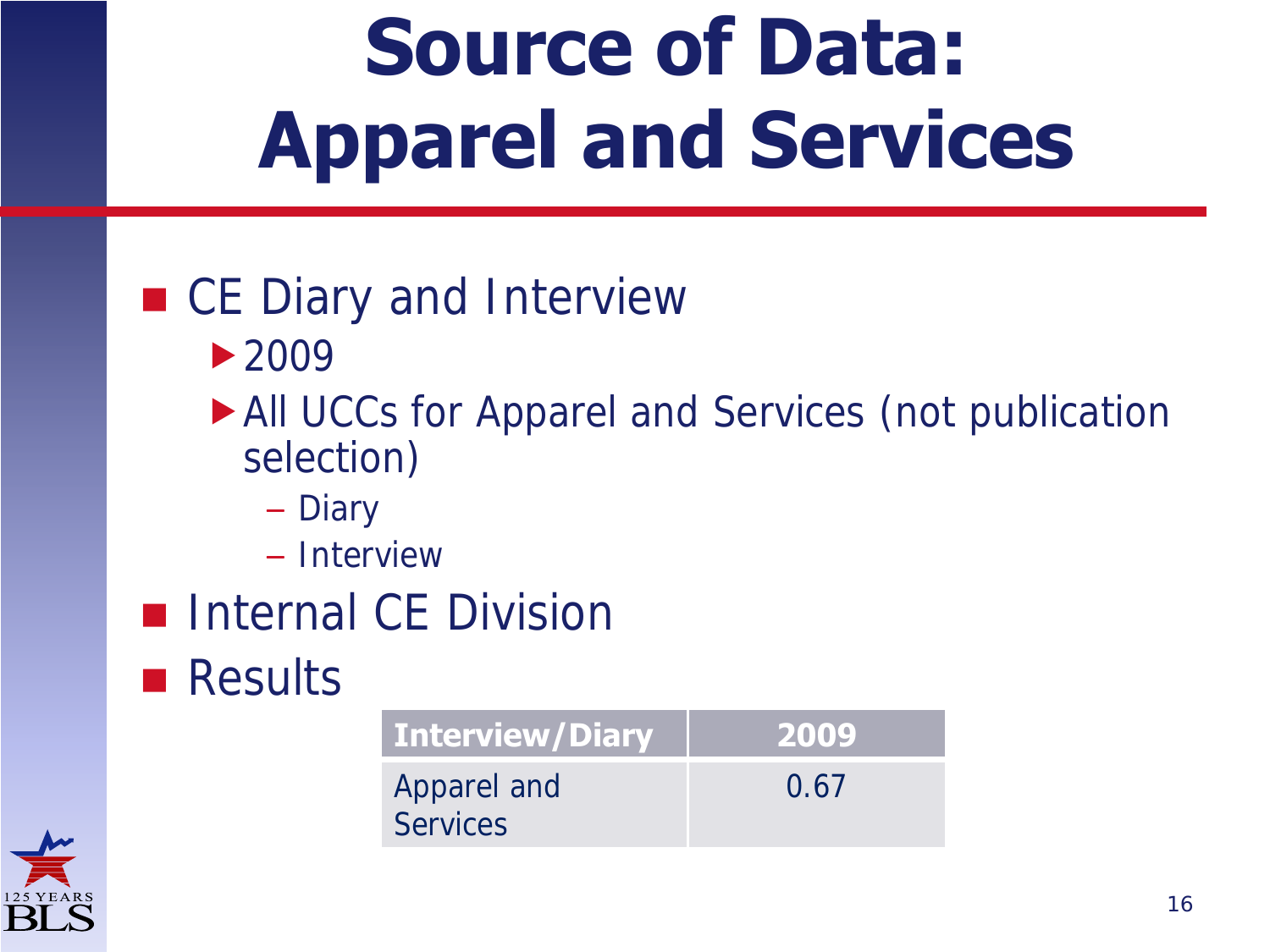## **CE to PCE Basics**

#### $\blacksquare$  CE

- ▶ Household Surveys
- **Periodicity** 
	- Annual
	- Quarterly
	- Monthly
	- Weekly
- **Expenditures** 
	- Value of goods and services purchased by consumers
	- Social Security contributions

#### **PCE**

- **Establishment Census or** Surveys
- **Periodicity** 
	- Benchmark (detailed)
	- Annual
	- Quarterly
	- Monthly
- **Expenditures** 
	- Value of goods and services purchased by the personal sector (excludes intra-sector transactions)

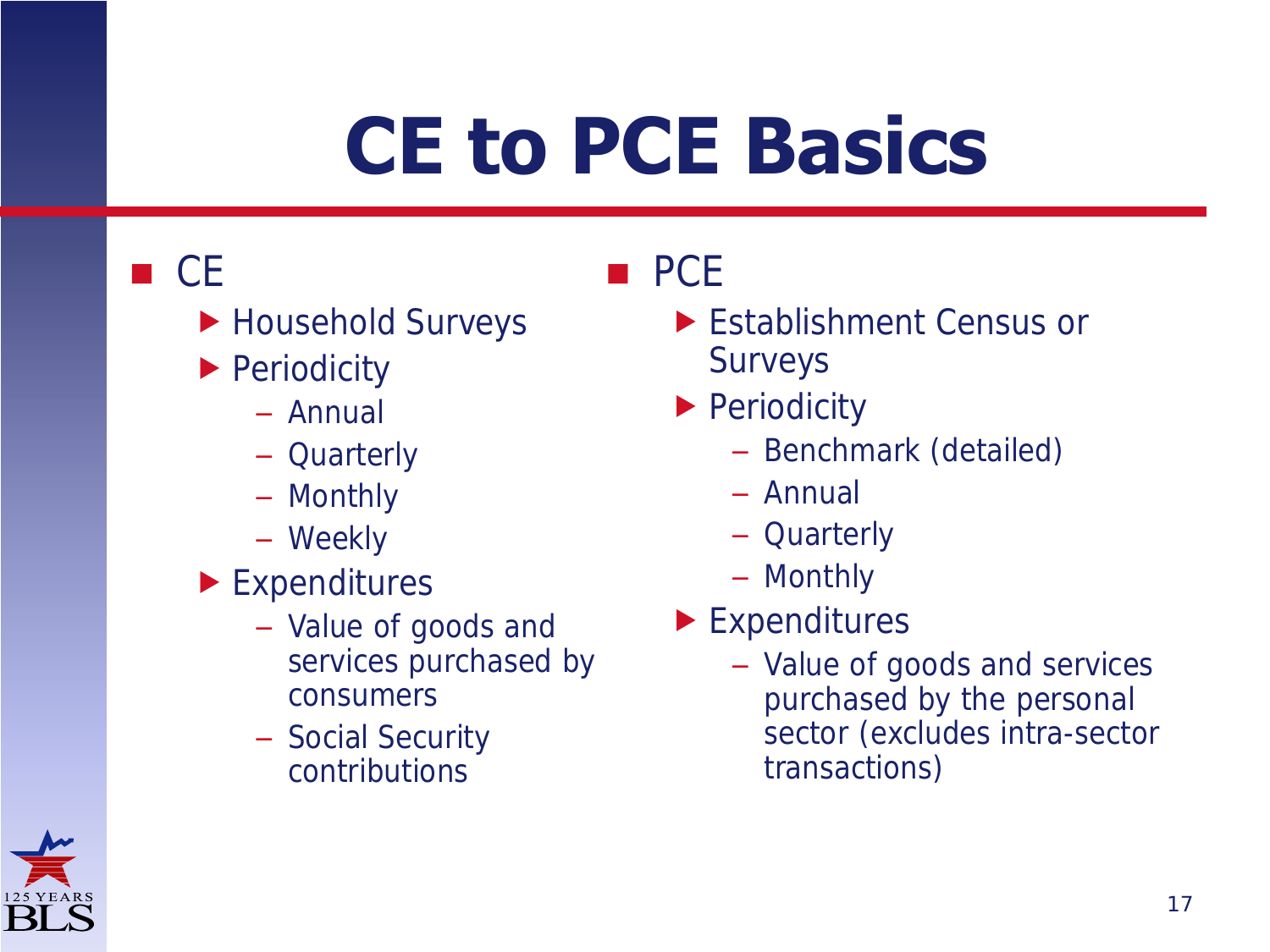# **In PCE Out of Scope for CE**

#### **Population**

- ▶ Employees of U.S. businesses working abroad and U.S. government and military personnel stationed abroad
- Military living on-base in the U.S.
- All persons in institutions and the homeless for whom expenditures are made
- Non-profit institutions serving households (can be identified with 2009 PCE new classification system)

#### **Expenditures**

- ▶ Value of home production for own consumption on farms
- ▶ Standard clothing issued to military



 Services furnished without payment by financial intermediaries except life insurance carriers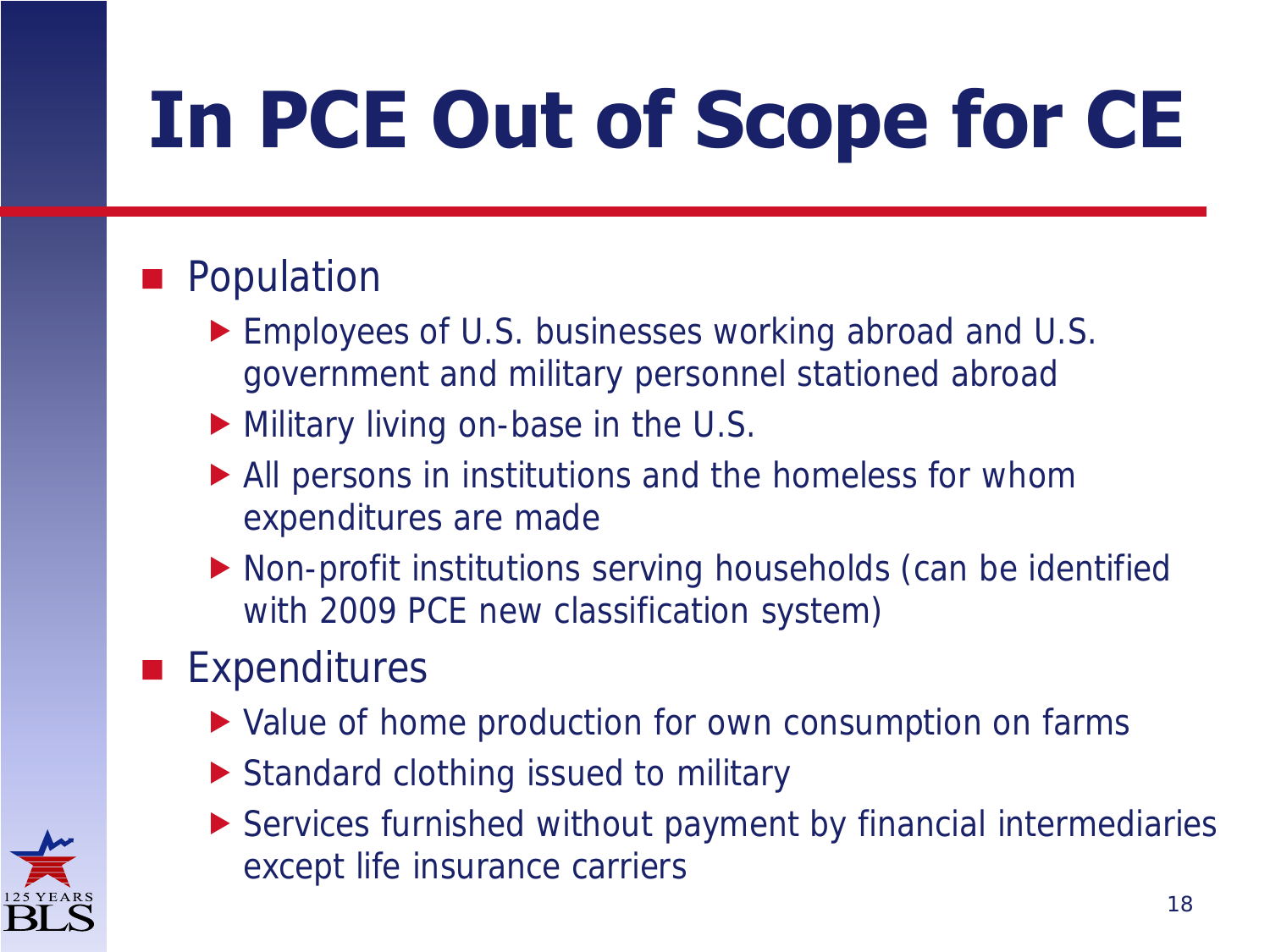## **Further Differences**

- Intra-sector household transactions, such as for used cars or used clothing are in scope for CE and out of scope for PCE
- PCE items partly out of scope for CE
	- ▶ Health Care Expenditures
	- ▶ Religious and Welfare
- **Defined differently** 
	- Education expenditures
	- Life insurance and pension plans
	- Owner-occupied housing expenditures (publication)

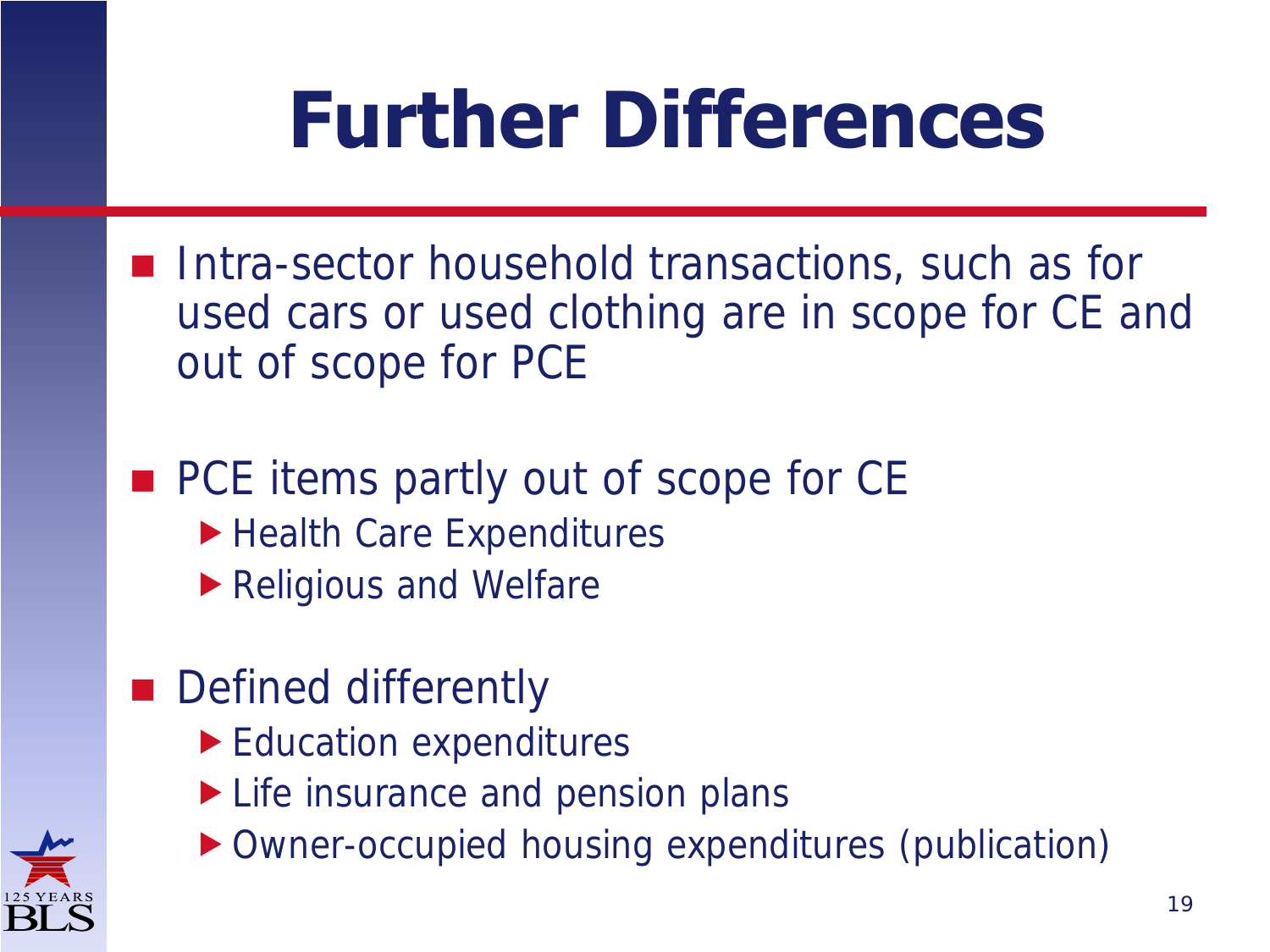## **Comparison Process**

- Request PCE Bridge Table from Input-Output Group
	- **Provides PCE components as published in greater detail than** shown in published BEA tables
	- Represents what of total national output is apportioned to PCE (see example)
- Use highly detailed PCE data to inform decisions of assigning CE UCC categories to line-item published PCE categories
- **Define comparables** 
	- In many instances, there is no perfect match between the CE and PCE items assigned to an aggregate category
	- In some cases, adjustments are made to published CE categories for greater comparability (e.g., imputed owner rent) and the contract of the contract of the contract of the contract of the contract of the contract of the contract of the contract of the contract of the contract of the contract of the contract of the contract of the

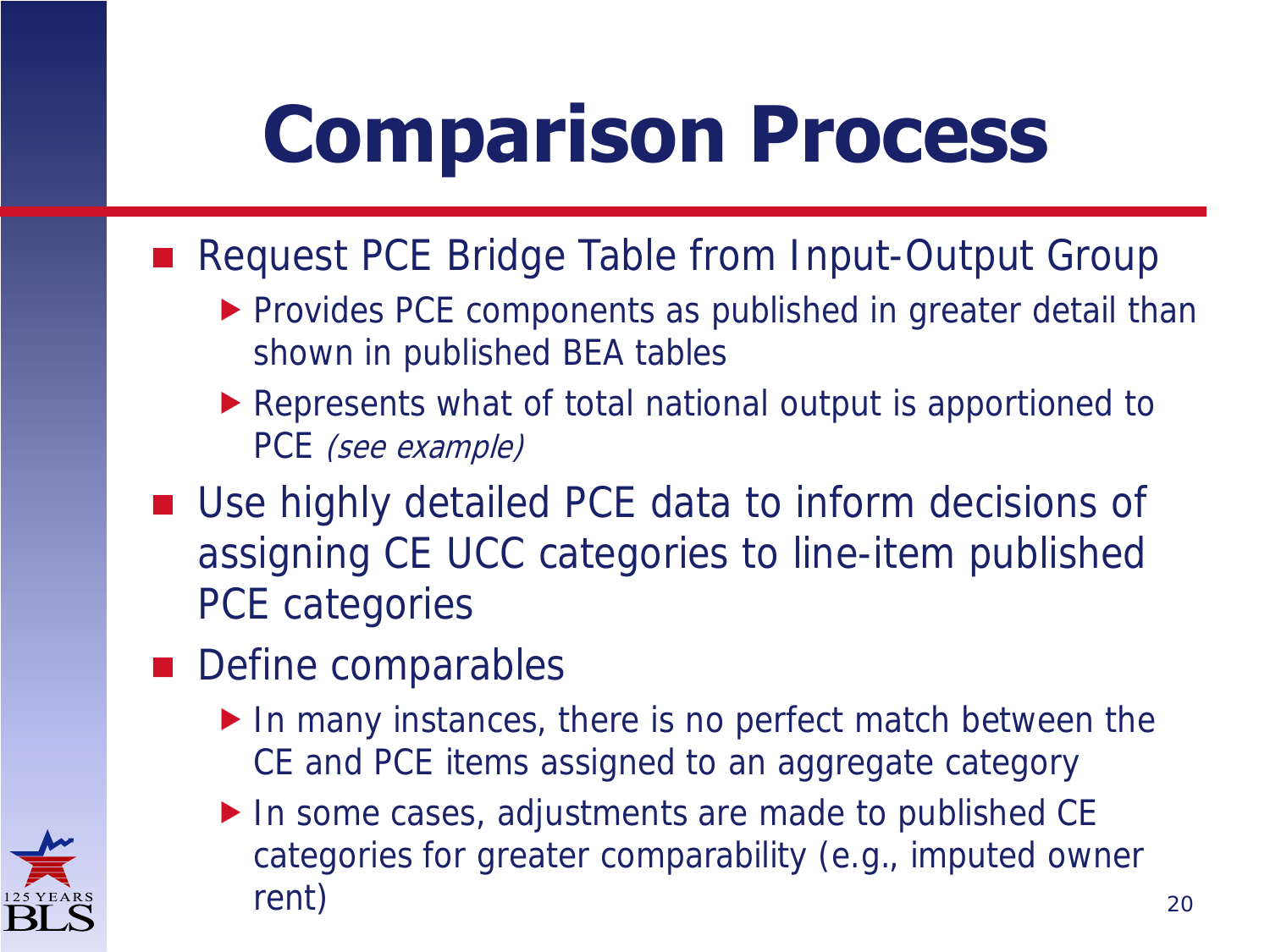### **Amount of value added to total recreation estimate by factor, 1997 PCE**

|                            | <b>Value added</b>             |           |  |  |  |
|----------------------------|--------------------------------|-----------|--|--|--|
| <b>Factor</b>              | ( <i>millions of dollars</i> ) |           |  |  |  |
| Total                      | \$215,067                      |           |  |  |  |
| <b>Basic value</b>         |                                | \$208,064 |  |  |  |
| Wholesale margin           |                                | 30        |  |  |  |
| <b>Transportation cost</b> |                                | 76        |  |  |  |
| Wholesale taxes            |                                | 6,153     |  |  |  |
| Retail margin              |                                |           |  |  |  |
| <b>Retail taxes</b>        |                                |           |  |  |  |

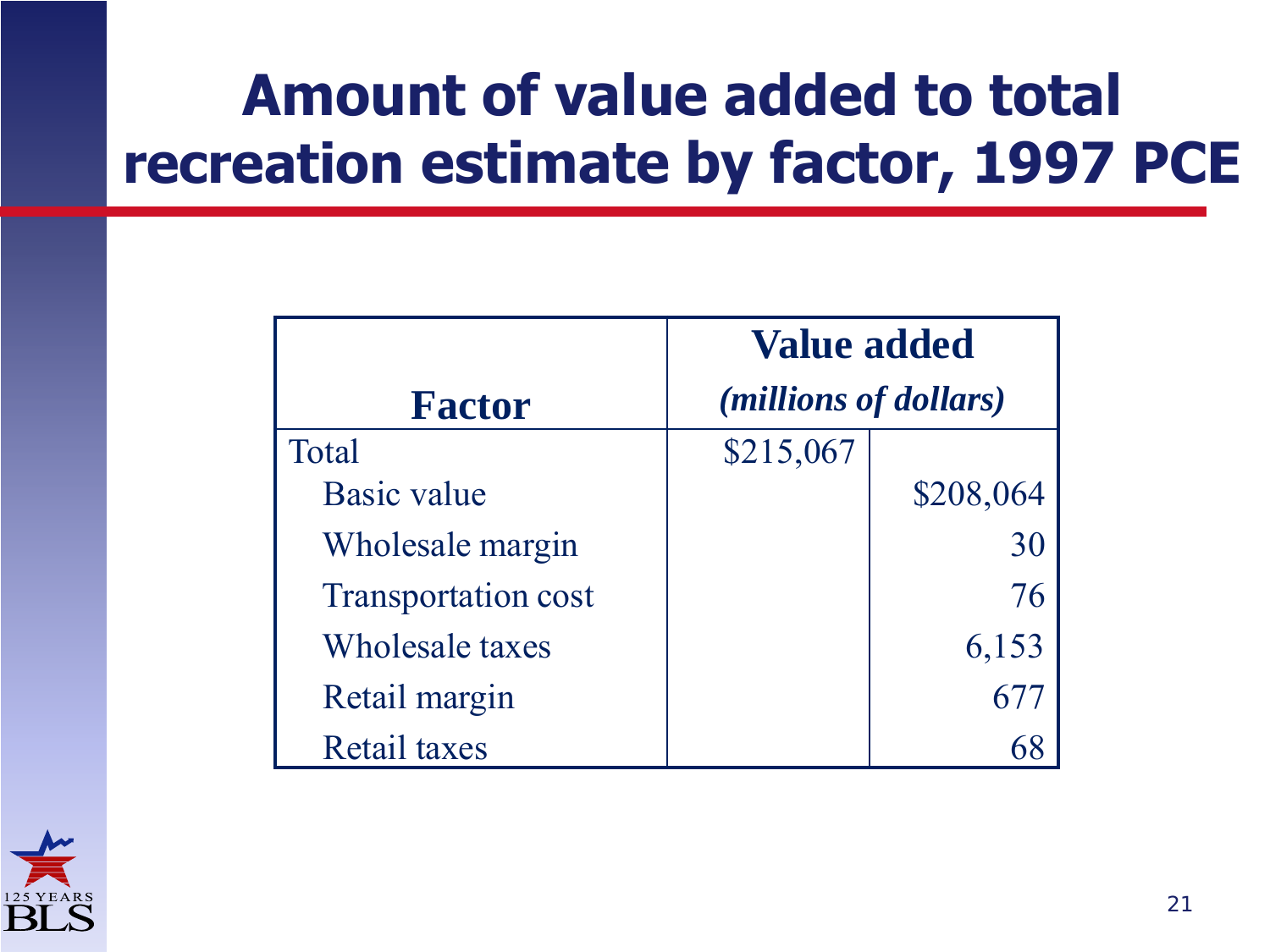#### **Aggregation and allocation of receipts for recreation, 1997 I/O Accounts (millions of dollars)**

| <b>Allocation of Production</b>            | <b>Basic</b><br>value | Whole.<br>margin | Trans.<br>cost | Comm $\&$<br>whole, taxes | Retail<br>margin | Retail<br>taxes | Purchasers'<br>value |
|--------------------------------------------|-----------------------|------------------|----------------|---------------------------|------------------|-----------------|----------------------|
| Exports of goods                           | 1,400                 | 30               | 78             | $\Omega$                  |                  |                 | 1,508                |
| Intermediate production                    | 19,186                | 46               | 119            | 74                        | 6                | $\overline{0}$  | 19,431               |
| Travel & conference services               | 7,124                 | $\theta$         | 0              | 9                         |                  |                 | 7,133                |
| Real estate services                       | 6,505                 | $\overline{0}$   | 0              | 38                        |                  |                 | 6,544                |
| Legal, accounting, $\&$ insurance services | 5                     | $\theta$         | 0              | $\Omega$                  |                  |                 |                      |
| Communication & utility services           | 4,054                 | $\theta$         | 0              | 59                        |                  |                 | 4,113                |
| Rental & leasing of equipment              | 11,748                | $\overline{0}$   | 0              | 261                       |                  |                 | 12,009               |
| Repairs & maintenance costs                | 9,870                 | $\overline{0}$   | $\theta$       | 53                        |                  |                 | 9,924                |
| Government purchases $&$ sales –           |                       |                  |                |                           |                  |                 |                      |
| Federal, state, local, foreign             | $-1,828$              | $\theta$         | 0              | $-284$                    |                  |                 | $-2,112$             |
| Net purchases $\&$ sales of foreigners     | 2,099                 | $\Omega$         | 0              |                           |                  |                 | 2,099                |
| Change in inventories                      | 44                    |                  |                | $\Omega$                  |                  |                 | 45                   |
| Unspecified costs                          | 41,497                | 5                | 13             | 565                       |                  |                 | 42,080               |
| Unallocated output                         | 5,783                 | $\theta$         | $\theta$       | 259                       |                  |                 | 6,042                |

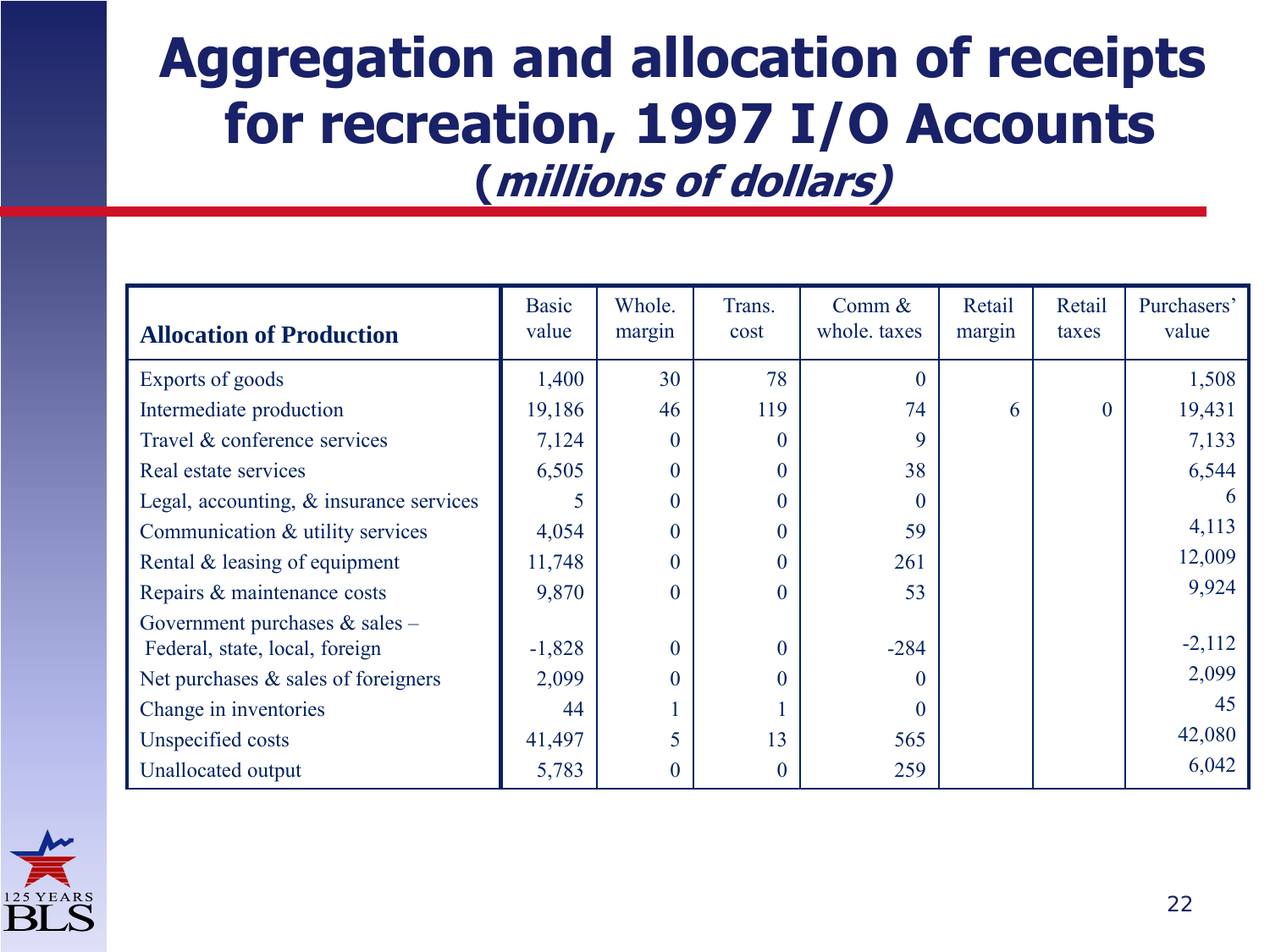#### **Aggregation and allocation of receipts for recreation, 1997 I/O Accounts – cont. (millions of dollars)**

| <b>Allocation of Production</b>            | <b>Basic</b><br>value | Whole.<br>margin | Trans.<br>cost | Comm $\&$<br>whole. taxes | Retail<br>margin | Retail<br>taxes | Purchasers'<br>value |
|--------------------------------------------|-----------------------|------------------|----------------|---------------------------|------------------|-----------------|----------------------|
| <b>PCE</b> Sporting Equipment              | 602                   | $\Omega$         |                |                           |                  | $\Omega$        | 607                  |
| PCE Sports Supplies, Incl. Ammo            | 48                    |                  |                | 0                         | 41               | 4               | 97                   |
| PCE Fish & Seafood                         | 78                    | $\Omega$         |                |                           | 28               | $\overline{2}$  | 113                  |
| PCE Food in Purchased Meals                | 452                   | 0                |                | 33                        | 0                | $\Omega$        | 486                  |
| PCE Alcohol in Purchased Meals             | 98                    | $\Omega$         |                | 0                         | 0                | $\Omega$        | 98                   |
| <b>PCE Other Meats</b>                     | 129                   | 0                | 0              | $\mathbf{0}$              | 0                | $\Omega$        | 129                  |
| PCE Toys, Dolls, & Games                   | 16                    | 0                |                |                           | 0                | $\Omega$        | 16                   |
| <b>PCE Electrical Repair</b>               | 1,708                 | 0                | 0              | 22                        | 0                | $\Omega$        | 1,730                |
| PCE Laundry & Garment Repair               | 230                   | 0                |                | 12                        | 0                | $\Omega$        | 242                  |
| PCE Beauty Shops & Health Clubs            | 6,557                 | 0                |                | 169                       | 0                | $\Omega$        | 6,726                |
| PCE Commercial & Vocational Schools        | 1,742                 | 0                |                |                           | 0                | $\Omega$        | 1,743                |
| PCE Elementary & Secondary Schools         | 832                   | $\Omega$         |                |                           | 0                | $\Omega$        | 832                  |
| <b>PCE Miscellaneous Personal Services</b> | 15                    | 0                | 0              | 0                         | 0                | $\Omega$        | 15                   |
| <b>PCE Bus</b>                             | 663                   | $\Omega$         |                |                           | 0                | $\Omega$        | 663                  |
| <b>PCE Mass Transit Systems</b>            | 7,686                 | $\theta$         |                |                           |                  |                 | 7,686                |

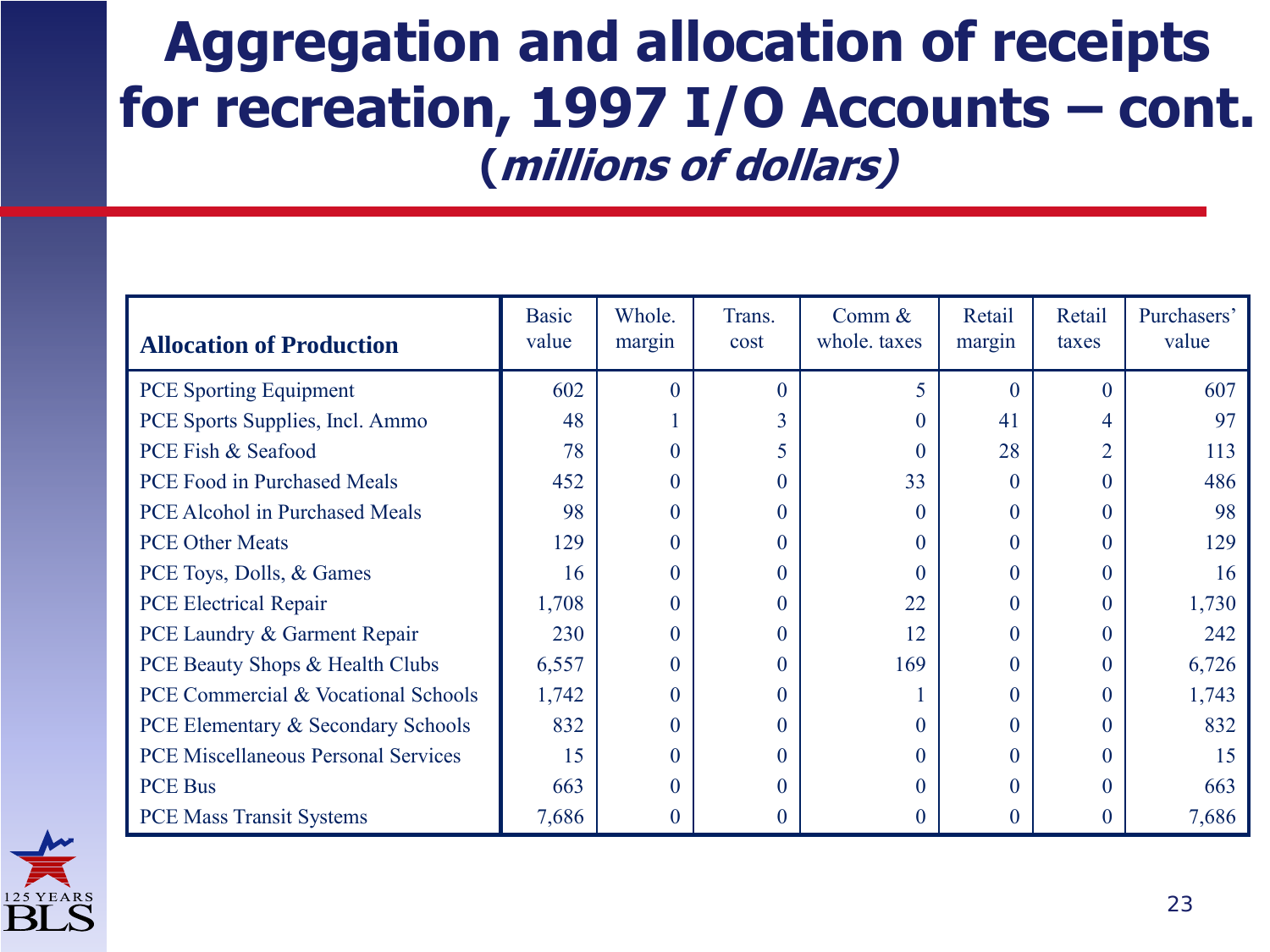#### **Aggregation and allocation of receipts for recreation, 1997 I/O Accounts – cont. (millions of dollars)**

| <b>Allocation of Production</b>         | <b>Basic</b><br>value | Whole.<br>margin | Trans.<br>cost | Comm $&$<br>whole, taxes | Retail<br>margin | Retail<br>taxes | Purchasers'<br>value |
|-----------------------------------------|-----------------------|------------------|----------------|--------------------------|------------------|-----------------|----------------------|
| <b>PCE Other Purchased Intercity</b>    |                       |                  |                |                          |                  |                 |                      |
| Transportation                          | 6,242                 | $\theta$         | $\theta$       | 37                       | $\Omega$         | $\Omega$        | 6,278                |
| <b>PCE Other Motor Vehicle Services</b> | 98                    | $\theta$         | $\theta$       | $\overline{2}$           | 0                | $\Omega$        | 100                  |
| <b>PCE Hotels &amp; Motels</b>          | 418                   | $\overline{0}$   | $\theta$       | 15                       |                  | $\Omega$        | 433                  |
| <b>PCE</b> Postage                      | 16                    | $\theta$         | $\Omega$       | $\Omega$                 | 0                | $\Omega$        | 16                   |
| PCE Household Operations Services,      |                       |                  |                |                          |                  |                 |                      |
| Not Elsewhere Classified (NEC)          | 4,105                 | $\theta$         | $\theta$       | 74                       | $\Omega$         | $\Omega$        | 4,179                |
| PCE Professional Association Expenses   | 4,417                 | $\overline{0}$   | $\theta$       | $\Omega$                 |                  | $\Omega$        | 4,417                |
| <b>PCE Social Welfare</b>               | 2,980                 | $\theta$         | $\theta$       | 8                        | 0                | $\Omega$        | 2,988                |
| <b>PCE</b> Recreation                   | 208,064               | 30               | 76             | 6,153                    | 677              | 68              | 215,067              |
|                                         | 354, 685              | 112              | 294            | 7,565                    | 752              | 74              | 363,482              |

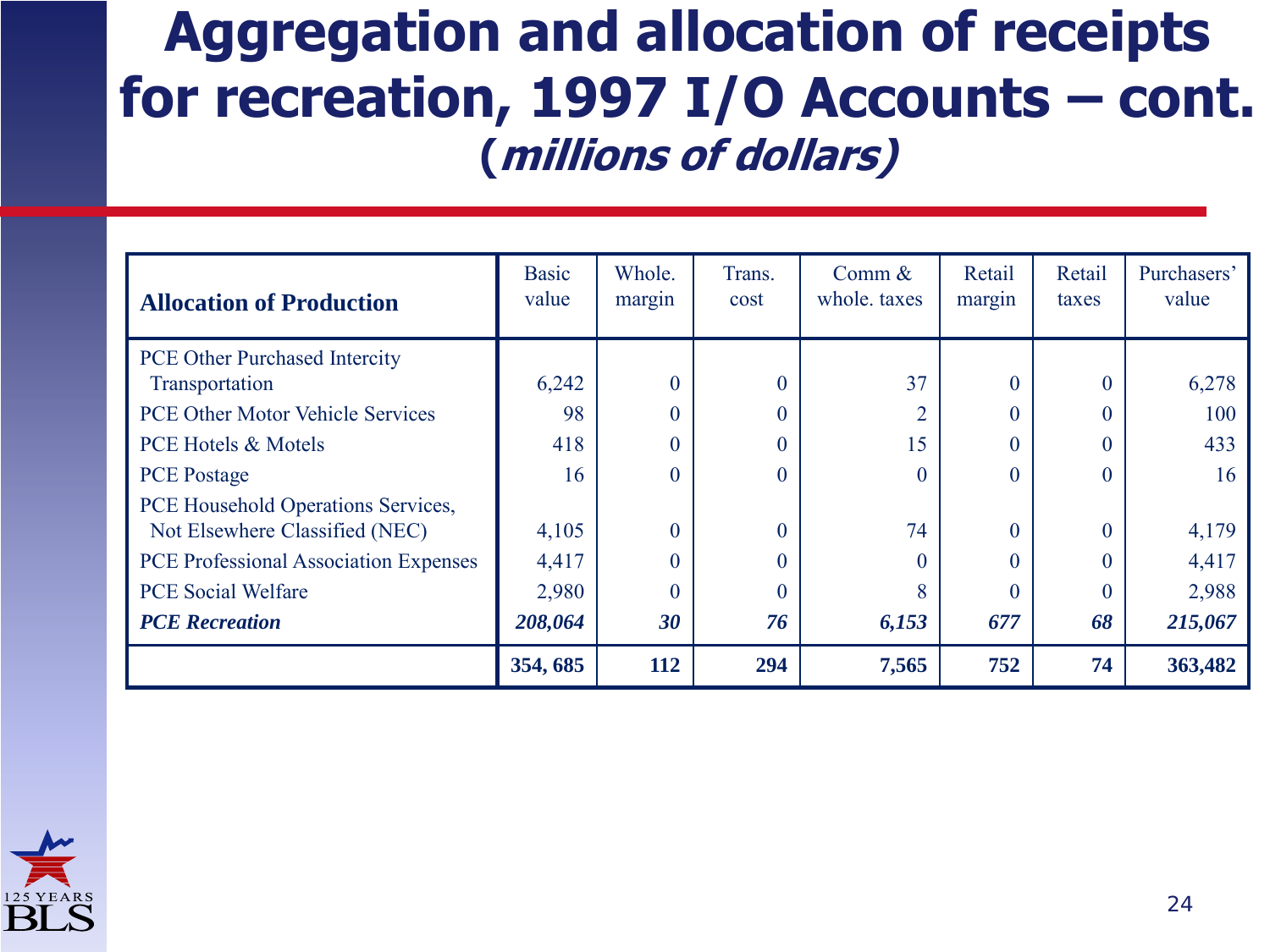### **Reclassification of PCE Categories in 2002 Benchmark Releases**

Pre-2009

- 1 Personal consumption expenditures 2009 on
- 1 Personal consumpti<br>2 Food and tobacco
- 2 Food and tobacco<br>3 Clothing, accessories, and jewelry
- 3 Clothing, acce<br>4 Personal care 4 Personal care<br>5 Housing
- 
- 6 Household operation
- 7 Medical care $\setminus$
- 8 Personal business
- 9 Transportation
- 10 Recreation
- 11 Education and research
- 12 Religious and welfare activities
- 13 Foreign travel and other,  $neq$



- 1 Personal consumption expenditures
	- 2 Household consumption expenditures Food and beverages purchased for offpremise consumption
- 4 Clothing and footwear
- 5 Housing and utilities
	- Furnishings, household equipment and
	- routine household maintenance
- 7 Health

3

6

15

- 8 Transportation
- 9 Communication
- 10 Recreation
- 11 Education
- 12 Food services and accommodations
- 13 Financial services and insurance
- 14 Other goods and services
	- Net foreign travel and expenditures
	- abroad by U.S. residents
- 16 Final consumption expenditures of NPSH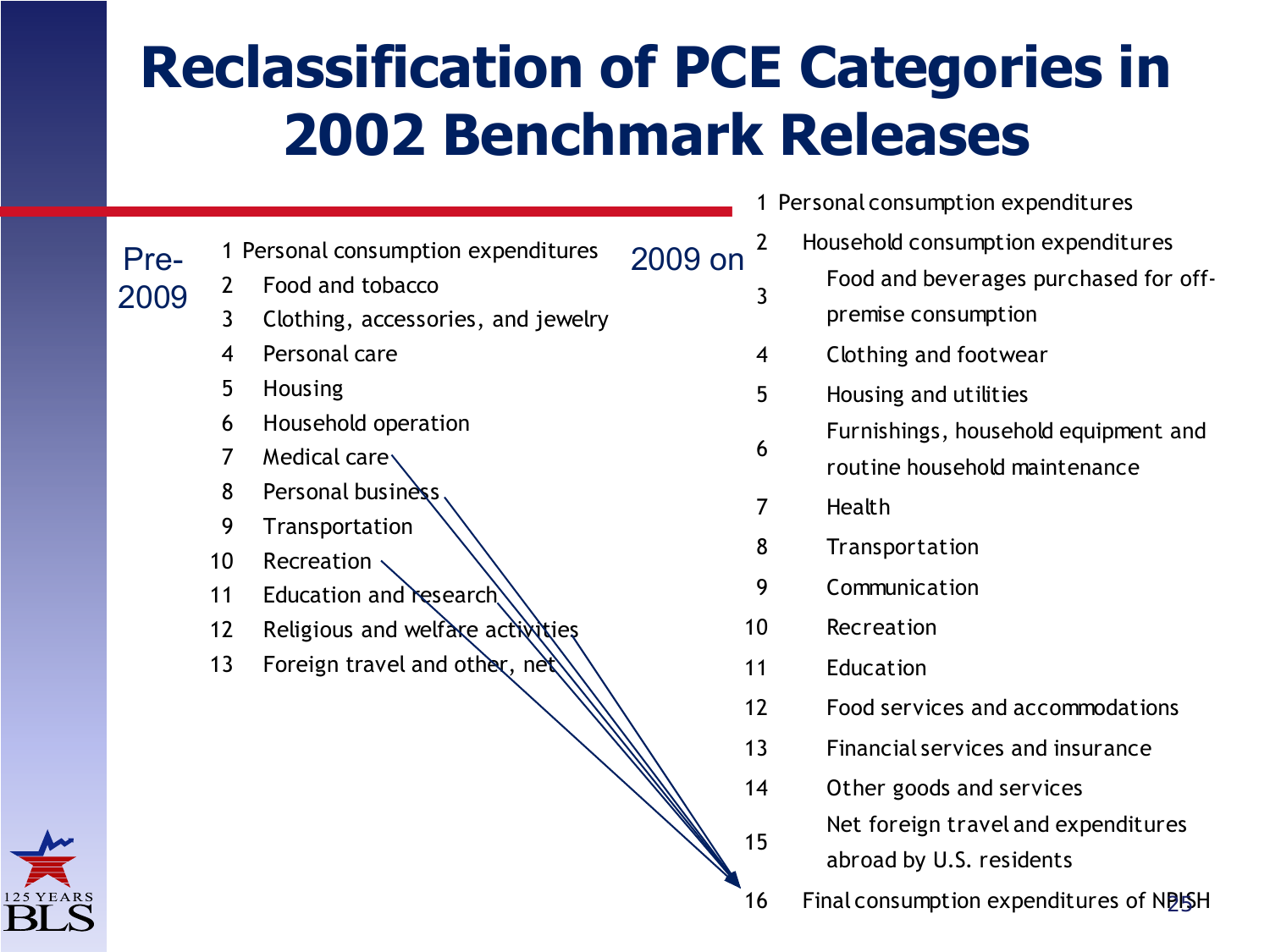### **Reclassification of PCE categories in 2002 benchmark releases – cont.**

| Pre- |                | Durable goods                              |         | 1              | Goods                                                                                |
|------|----------------|--------------------------------------------|---------|----------------|--------------------------------------------------------------------------------------|
|      |                |                                            | 2009 on | $\overline{2}$ | Durable goods                                                                        |
| 2009 | $\overline{2}$ | Motor vehicles and parts                   |         | 3              | Motor vehicles and parts                                                             |
|      | 3              | Furniture and household equipment          |         |                | Furnishings and durable household                                                    |
|      | 4              | Other                                      |         | 4              | equipment                                                                            |
|      | 5              | Nondurable goods                           |         | 5              | Recreational goods and vehicles                                                      |
|      | 6              | Food $\blacktriangledown$                  |         | 6              | Other durable goods                                                                  |
|      | 7              | Clothing and shoes                         |         | 7              | Nondurable goods                                                                     |
|      | 8              | Gasoline, fuel oil, and other energy goods |         | 8              | Food and beverages purchased for off-                                                |
|      | 9              | Other                                      |         |                | premise consumption                                                                  |
|      |                |                                            |         | 9              | Clothing and footwear                                                                |
|      | 10             | Services                                   |         |                | Gasoline and other energy goods                                                      |
|      | 11             | Housing                                    |         | 11             | Other non-durable goods                                                              |
|      | 12             | Household operation                        |         | 12             | Services                                                                             |
|      | 13             | Transportation                             |         | 13             | Household consumption expenditures                                                   |
|      | 14             | Medical care                               |         | 14             | Housing and utilities                                                                |
|      | 15             | Recreation                                 |         | 15             | Health care                                                                          |
|      | 16             | Other                                      |         | 16             | Transportation services                                                              |
|      |                |                                            |         | 17             | Recreational services                                                                |
|      |                |                                            |         | 18             | Food services and accommodations                                                     |
|      |                |                                            |         | 19             | Financial services and insurance                                                     |
|      |                |                                            |         | 20             | Other services                                                                       |
|      |                |                                            |         | 21             | Final consumption expenditures of nonprofit<br>26<br>institutions serving households |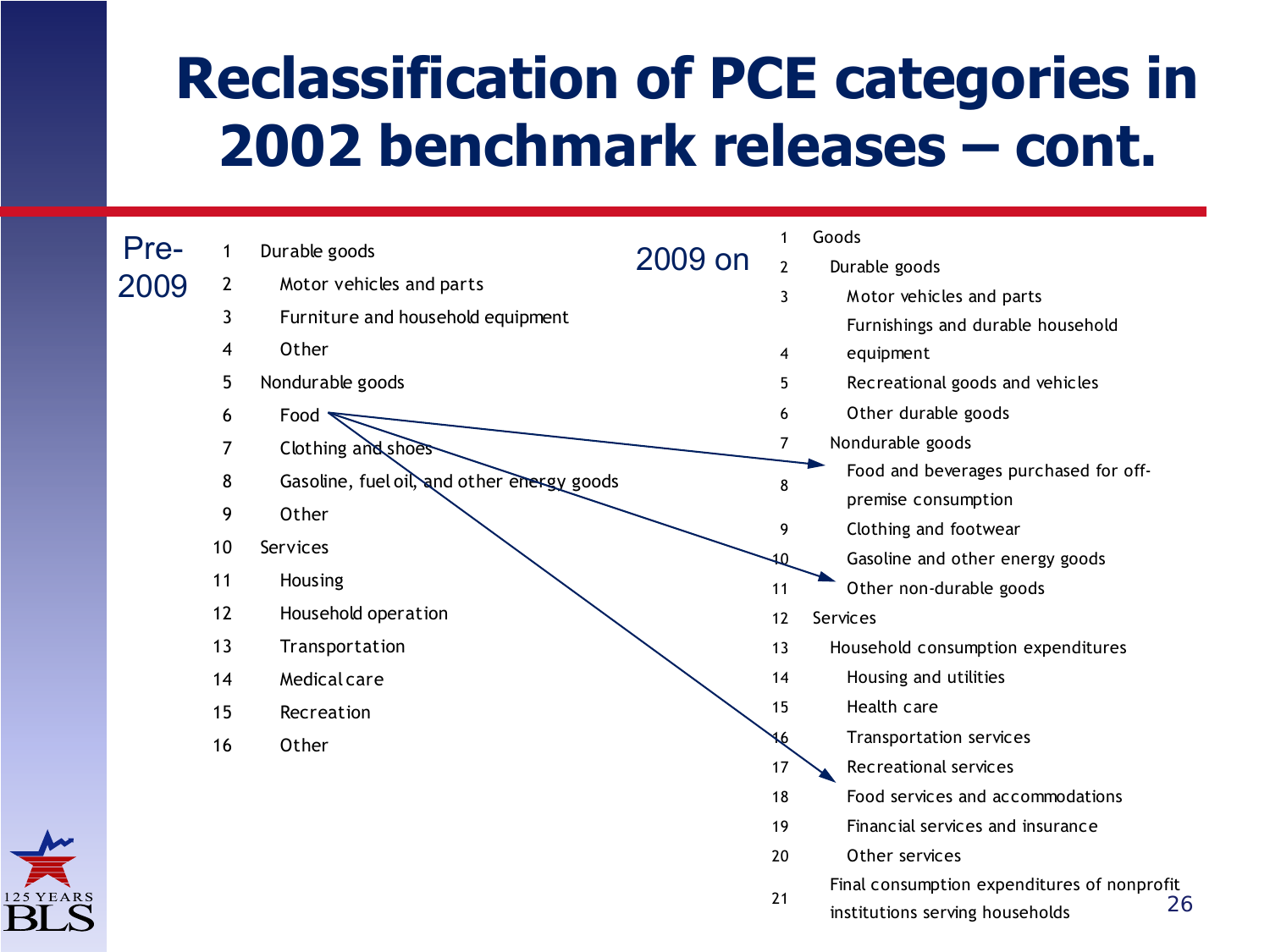### **Aggregate expenditures for all item categories, PCE and CE, 2002-2009**



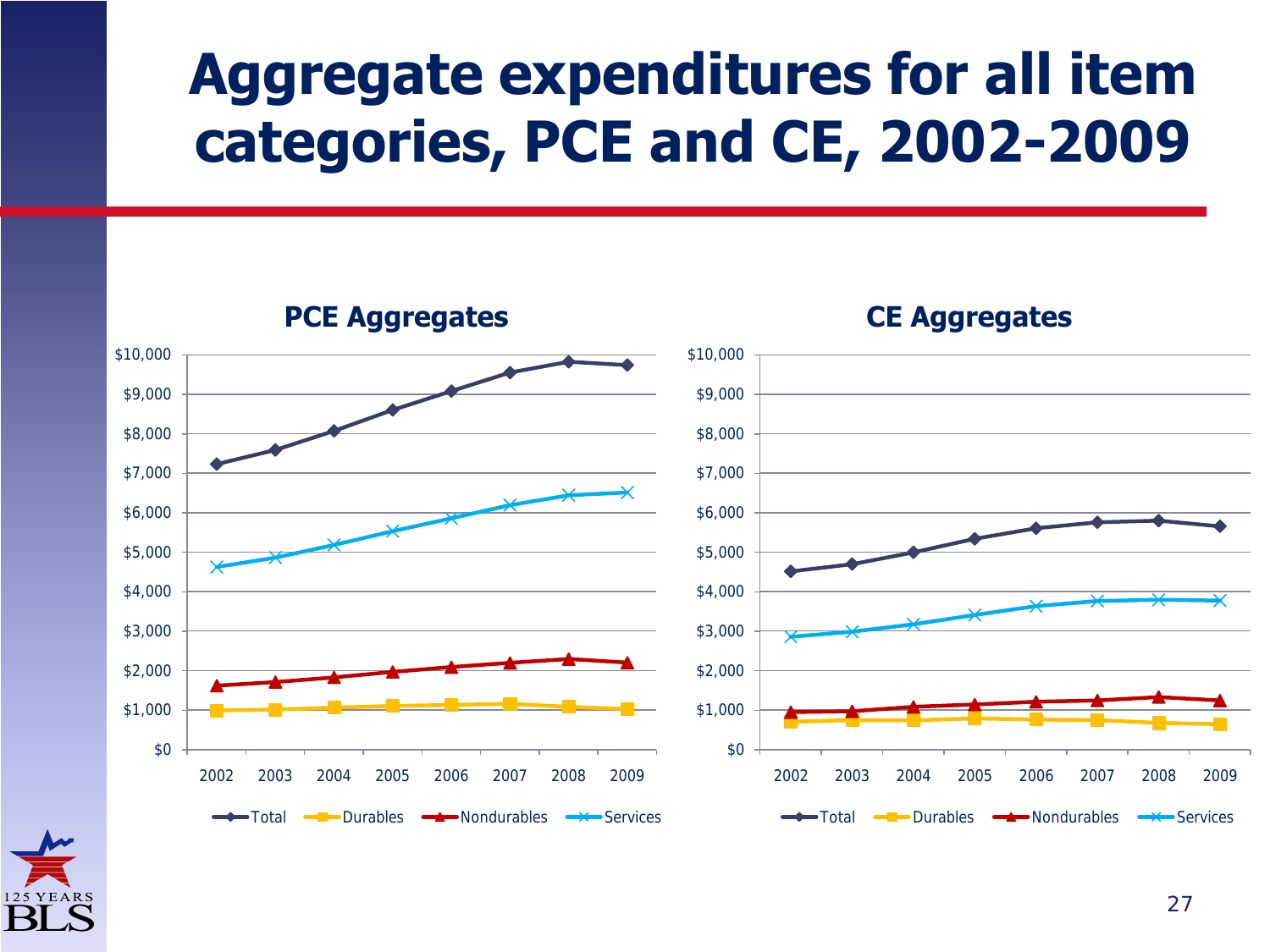#### **Aggregate expenditures for all "comparable" item categories, PCE and CE, 2002-2009**



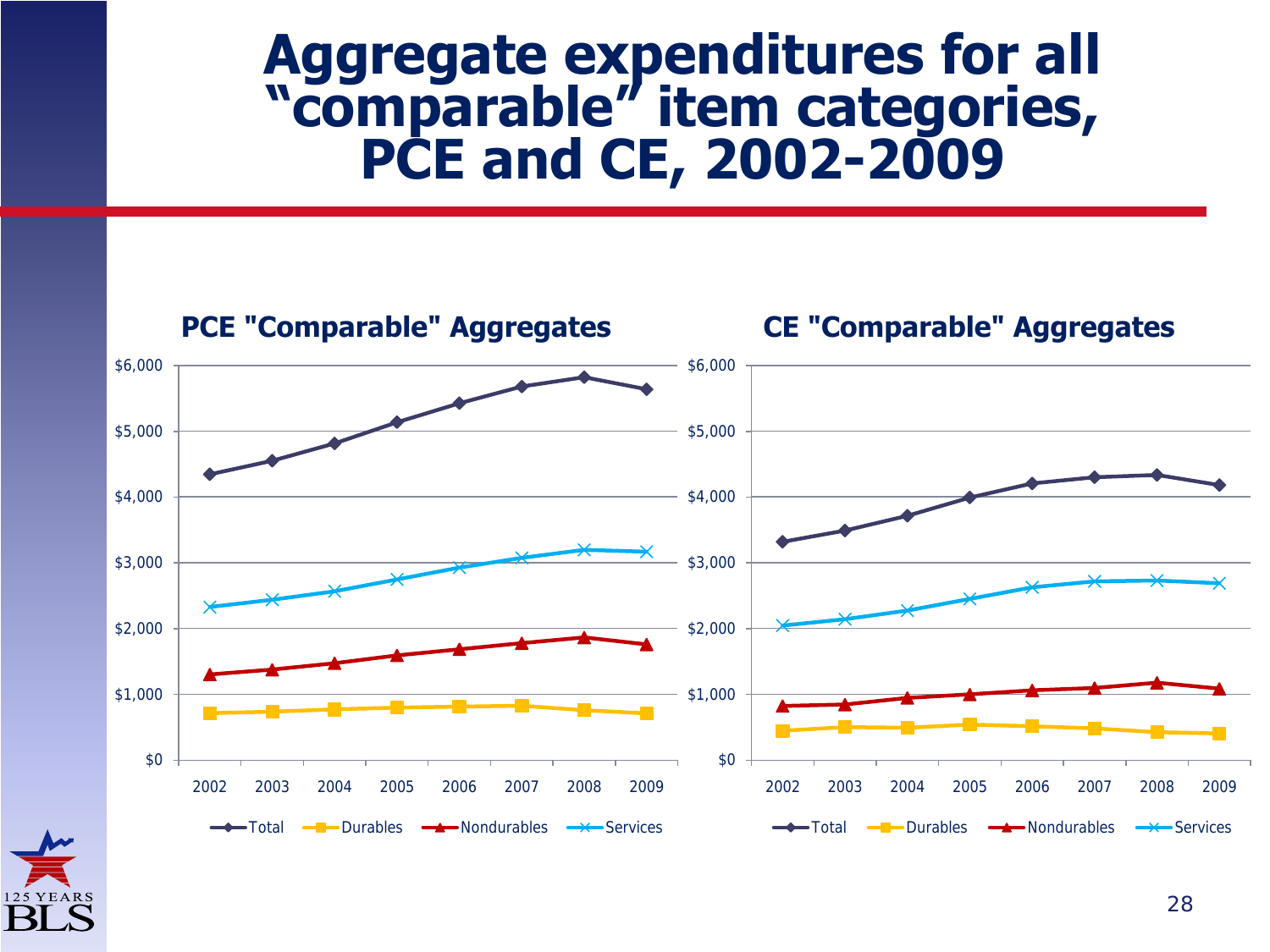## **CE/PCE Ratios**







Services



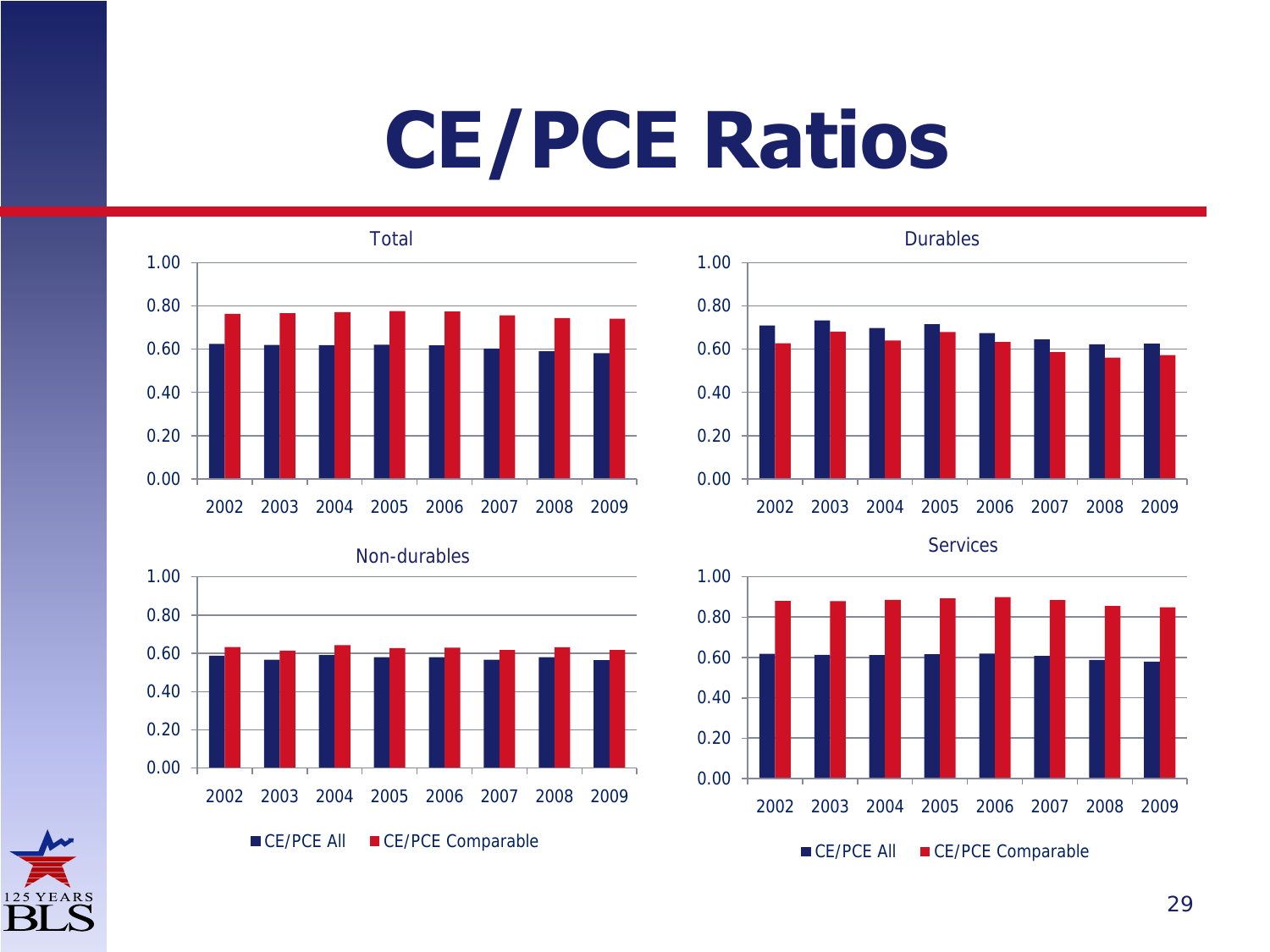### **Current Research**

- With other data sources
- **Focus on CE/PCE** 
	- Further research into construction of CE categories comparable to detailed PCE table categories
	- ▶ Incorporation of new UCC items into CE-PCE concordance
	- ▶ 2007 benchmark PCE data not likely before 2012



■ Joint BLS-BEA project: CE-CPI-PCE